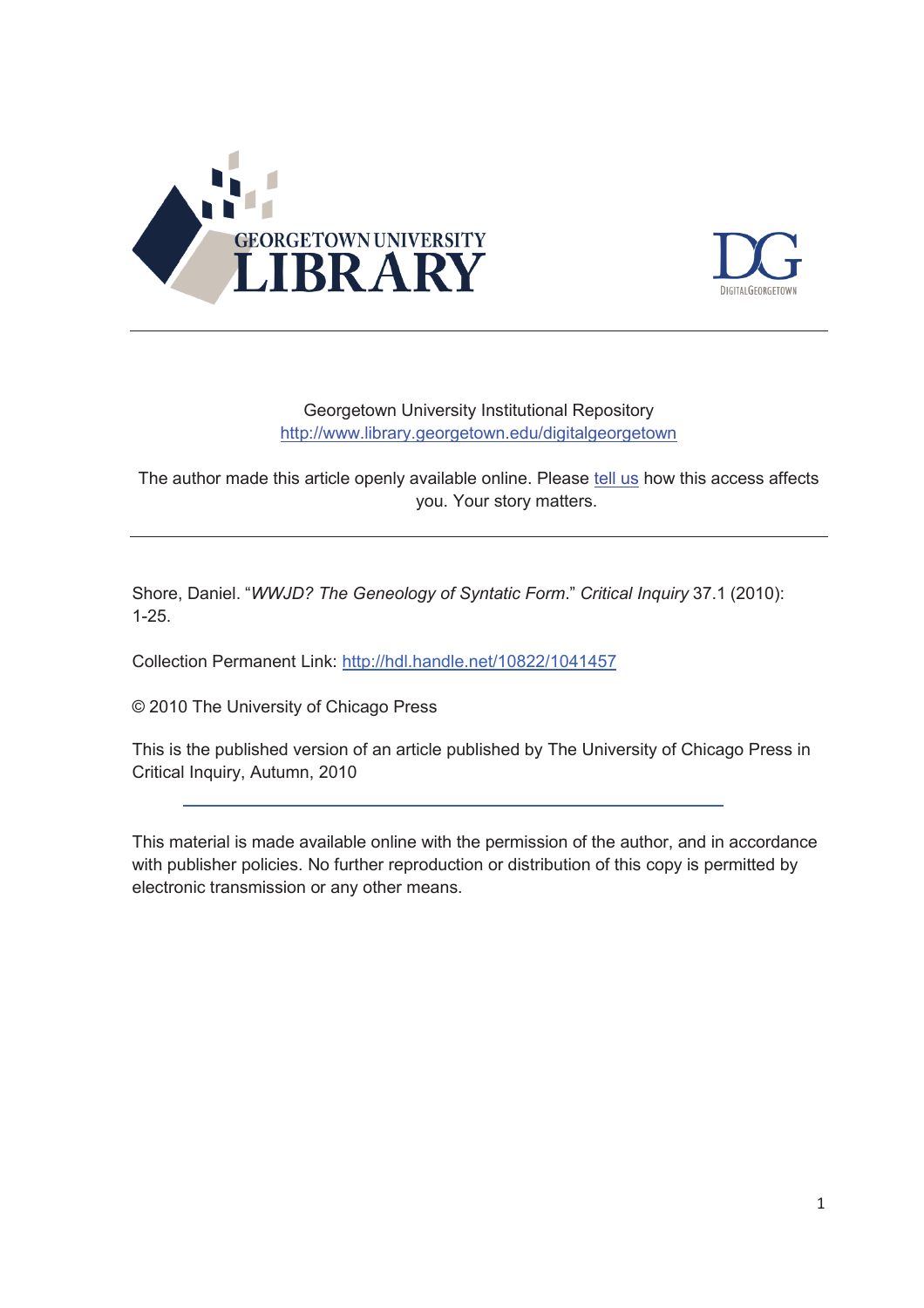# WWJD? The Genealogy of a Syntactic Form

## Daniel Shore

Over the past fifteen years the letters *WWJD?* and the question they abbreviate, what would Jesus do? have become prominent features of American culture, appearing on book covers, buttons, bracelets, blue jeans, board games, bumper stickers, teddy bears, T-shirts, ties, key chains, coffee mugs, pencils, and even women's underwear. (This last item is truly a complex cultural artifact; is it worn by the devout or the derisive, to deter seducer or seducee, and by aesthetic or ethical deterrence?) In more recent years, the question has given rise to scores of spin-offs, devout and derisive alike. The "Who Would Jesus Vote For?" website, wwjv4.com, is a selfdescribed "progressive political blog that highlights the infringement of religion upon today's government." Those seeking a "Christian nutrition handbook" need look no further than *What Would Jesus Eat?* which bills itself as a "healthier, Bible-based eating program."<sup>1</sup> (Think water, bread, and *lots* of fish.) The Evangelical Environmental Network, a progressive evangelical group, launched the "What Would Jesus Drive?" ad campaign in 2002; now the question appears on bumpers across the nation.<sup>2</sup>

Parodic spin-offs of WWJD? sometimes retain the moral aims of the original. Antiwar protesters, for example, hold up signs that read "Who Would Jesus Bomb?" But another popular variety of spin-off, in which Jesus' name is replaced with another name (usually that of a popular athlete), is markedly less rich in satire and ethical intent. Few have received

<sup>1.</sup> www.amazon.com/Ultimate-Program-Eating-Feeling-Living/dp/product-description/ 0785265678. This is from the publisher's description for Don Colbert, *What Would Jesus Eat?* (Nashville, 2002).

<sup>2.</sup> See Jay W. Richards, "What Would Jesus Drive?" *National Review*, 25 Sept. 2007, energy.nationalreview.com/articles/222272/what-would-jesus-drive/jay-w-richards

*Critical Inquiry* 37 (Autumn 2010)

<sup>©</sup> 2010 by The University of Chicago. 0093-1896/10/3701-0006\$10.00. All rights reserved.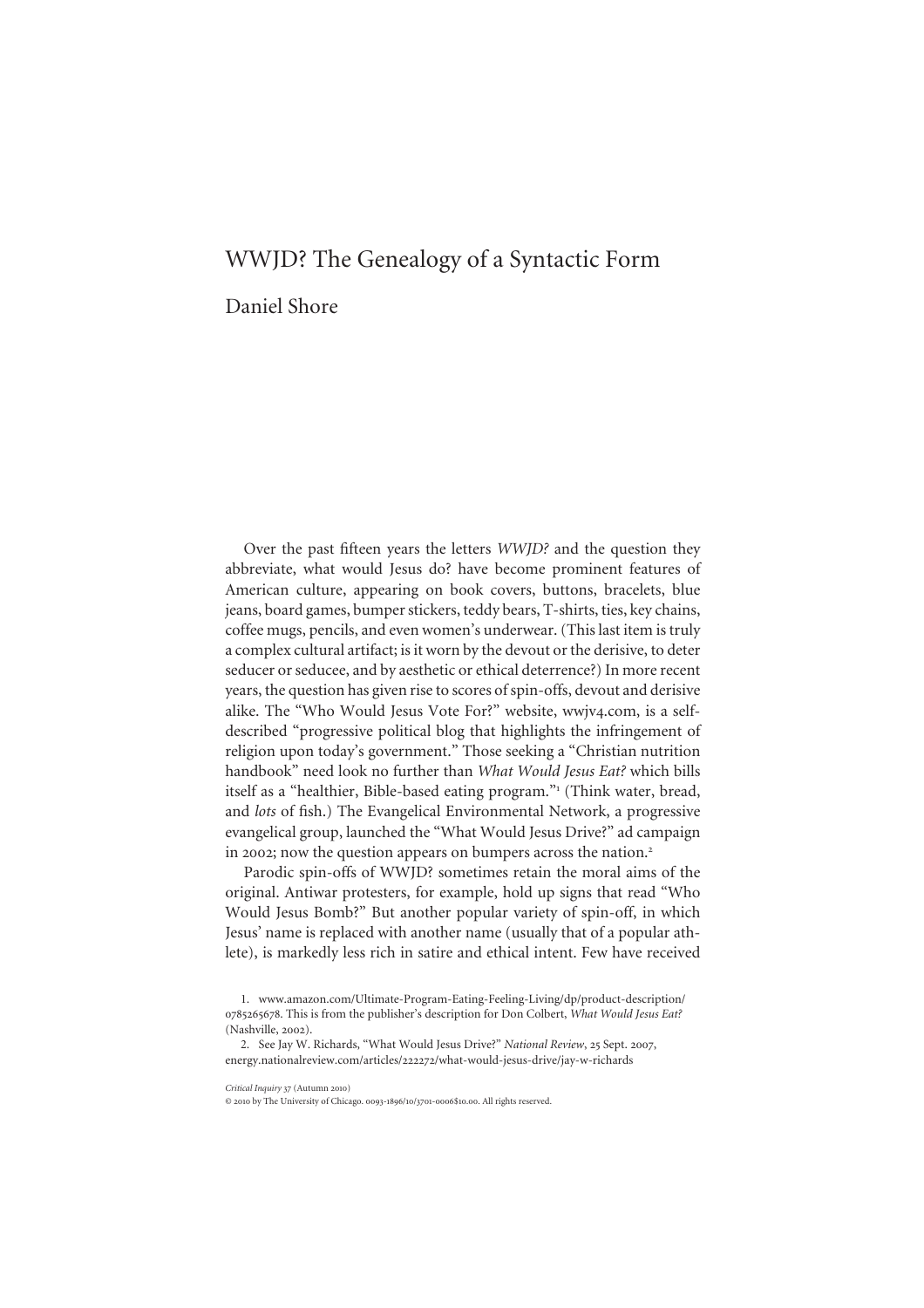moral guidance from asking themselves, what would Johnny Damon do? Or, what would Michael Jordan do?<sup>3</sup> The question and its mutations have even begun to edge their way into academia. John D. Caputo, a notable scholar of deconstruction and proponent of theopoetics, published *What Would Jesus Deconstruct?*<sup>4</sup> The 2008 Modern Language Association convention featured a panel entitled "WWWD? What Would Wharton Do? Edith Wharton and Politics."

For many Christians inside and outside of the evangelical community, WWJD? has become the ethical question par excellence. Like the Golden Rule, the categorical imperative, the principle of utility, or the veil of ignorance, it serves as a distinctive kind of moral deliberation. We might hypothesize that in the present day WWJD? is a more popular ethical guide than the systems offered by Immanuel Kant, J. S. Mill, or John Rawls (although perhaps not the Golden Rule). And while some Christians turn to the question in times of moral difficulty, others use it to direct every aspect of their daily lives. The question of what Jesus would do is, in one sense, an old one. It is part of the tradition of *imitatio Christi*, in which believers model their actions on the pattern set forth in the life of Jesus as described in the Gospels. But it is also, in another sense, very new—the most novel form of a practice some two millennia old.

The phrase *what would Jesus do?* is usually traced back to the late nineteenth century to a short novel by Charles Sheldon called *In His Steps*. 5

DANIEL SHORE is an assistant professor of English at Grinnell College, where he teaches Renaissance literature. He is completing a book titled *Otherworldly Persuasions: Milton and the End of Humanist Rhetoric*. This essay is part of a new book project, *Cyberformalism*, on literary form in the digital archive.

<sup>3.</sup> Although see Brendan Vaughan, *What Would MacGyver Do? True Stories of Improvised Genius in Everyday Life* (New York, 2006); E. N. Berthrong, *What Would Confucius Do? Wisdom and Advice on Achieving Success and Getting along with Others* (New York, 2005); and Jim McBride, "Team Blessed to Have Damon," *Boston Globe*, 31 Oct. 2004, www.boston.com/ sports/baseball/redsox/articles/2004/10/31/team\_blessed\_to\_have\_damon/

<sup>4.</sup> See John D. Caputo, *What Would Jesus Deconstruct? The Good News of Postmodernity for the Church* (Grand Rapids, Mich., 2007).

<sup>5.</sup> For literature on Sheldon and his novel, see Gregory S. Jackson, "'What Would Jesus Do?': Practical Christianity, Social Gospel Realism, and the Homiletic Novel," *PMLA* 121, no. 3 (2006): 641–61; Timothy Miller, *Following "In His Steps": A Biography of Charles M. Sheldon* (Knoxville, Tenn., 1987); Paul S. Boyer, "*In His Steps:* A Reappraisal," *American Quarterly* 23 (Spring 1971): 60–78.; and James H. Smylie, "Sheldon's *In His Steps:* Conscience and Discipleship," *Theology Today* 32 (Apr. 1974): 32–45. Recent journalistic accounts of the WWJD? phenomenon also usually trace it back to Sheldon. See Damien Cave, "What Would Jesus Do—About Copyright?" Salon.com, 25 Oct. 2000, salon.com/business/feature/2000/10/25/ wwjd, and Emily Nussbaum, "Status Is . . . for Evangelical Teen-Agers; Jewelry for Jesus," *New*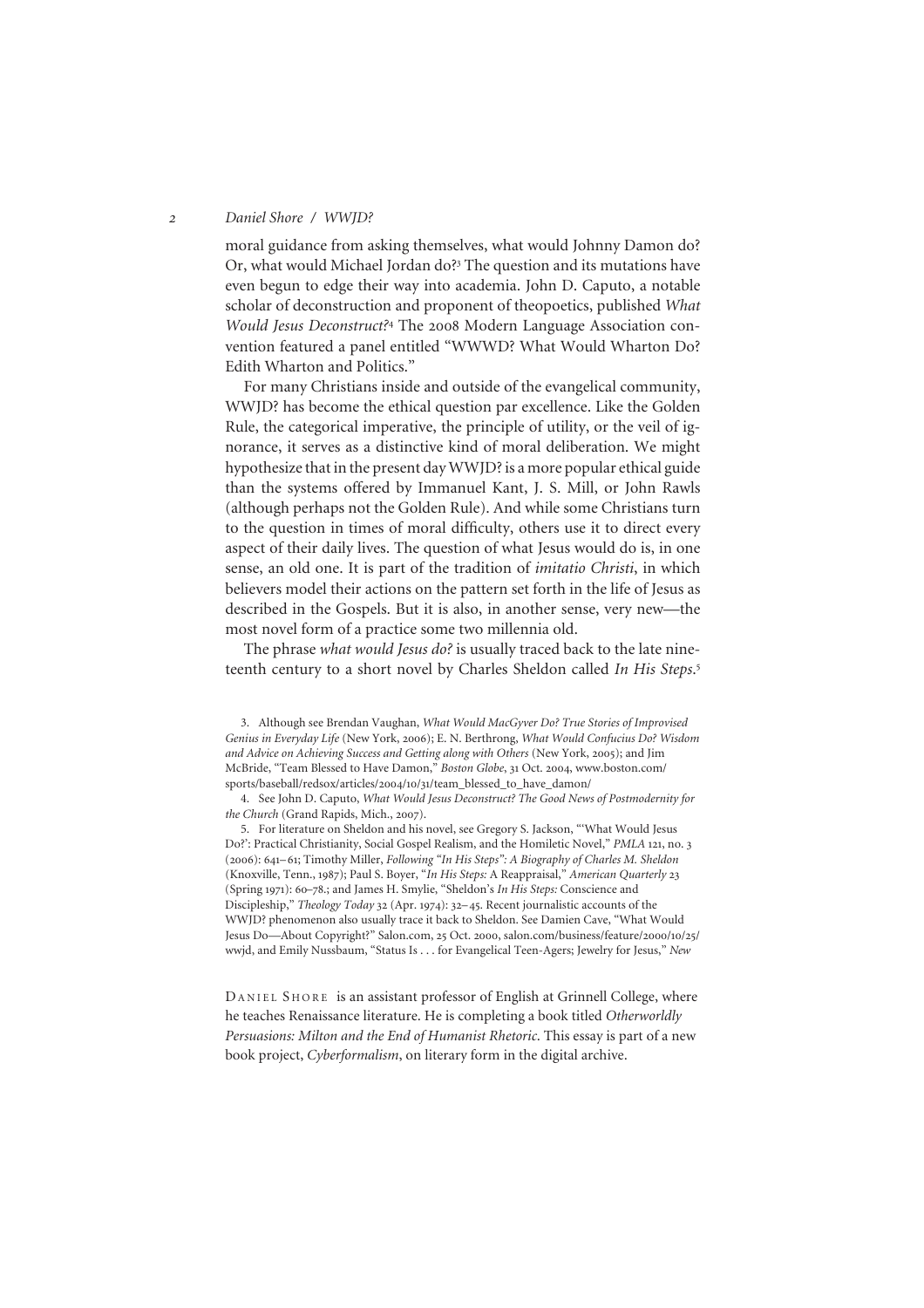#### *Critical Inquiry / Autumn 2010 3*

While Sheldon's novel is an extremely influential document, and one that I will discuss here, it is only a waypoint in a longer history that runs back to the seventeenth century. It was then that preachers and theologians began to use a new kind of ethical formulation that challenged Christians to do not as Christ *did* but rather as he *would do*. To put too fine a point on it, the subjunctive mood first enters the English discourse of *imitatio Christi* in 1631. This event—what is properly understood as a syntactic event—is among the most definitive in the tradition's two-thousand-year history. It marks a dramatic change in the dynamics of Christian imitation. The cause of this modal shift, I will argue, is a deepening sense of the disparity between the modern world and the authoritative past of the Gospels. The subjunctive enters the discourse of *imitatio Christi* as a way to overcome this disparity. It imaginatively bridges the historical gap between the life of Jesus and the lives of his followers, allowing his example to serve as a guide even in a radically changed world. The effects of this modal shift reach well beyond the religious and ethical spheres into modern philosophy, literature, politics, and (as I have already noted) popular culture. Especially among North American Protestants, *what would Jesus do?* has become the dominant form of *imitatio Christi* in modernity.

In what follows I attempt to establish the seventeenth-century origins of subjunctive imitation and then sketch out its history to the present day. In doing so I hope to lay down a pattern, however tentative and imperfect, for a method of inquiry that I call the genealogy of syntactic forms. Such inquiry begins with the thesis that discourses undergo significant changes in syntactic usage irreducible to changes in the grammar of the language. Scholars of the humanities have long been adept at telling certain kinds of historical narratives. On the one hand, we have ample histories of largescale generic forms like the novel, the epic, the sonnet, or the sermon. These are the forms that are most visible when we consider a text as a whole and ask, what kind of thing is it? On a smaller scale, philologists have laboriously pieced together the histories of individual words. These histories come to the fore when we ask of a text, what is it made of? At the same time, of course, scholars have mapped out changes in the ideas and contexts that animate words and genres alike.

Where scholarship has largely left off, however, is in understanding the history of local forms like syntax. Unlike generic forms, these forms do not

*York Times,* 15 Nov. 1998, www.nytimes.com/1998/11/15/magazine/status-is-for-evangelical-teen-agers -jewelry-for-jesus.html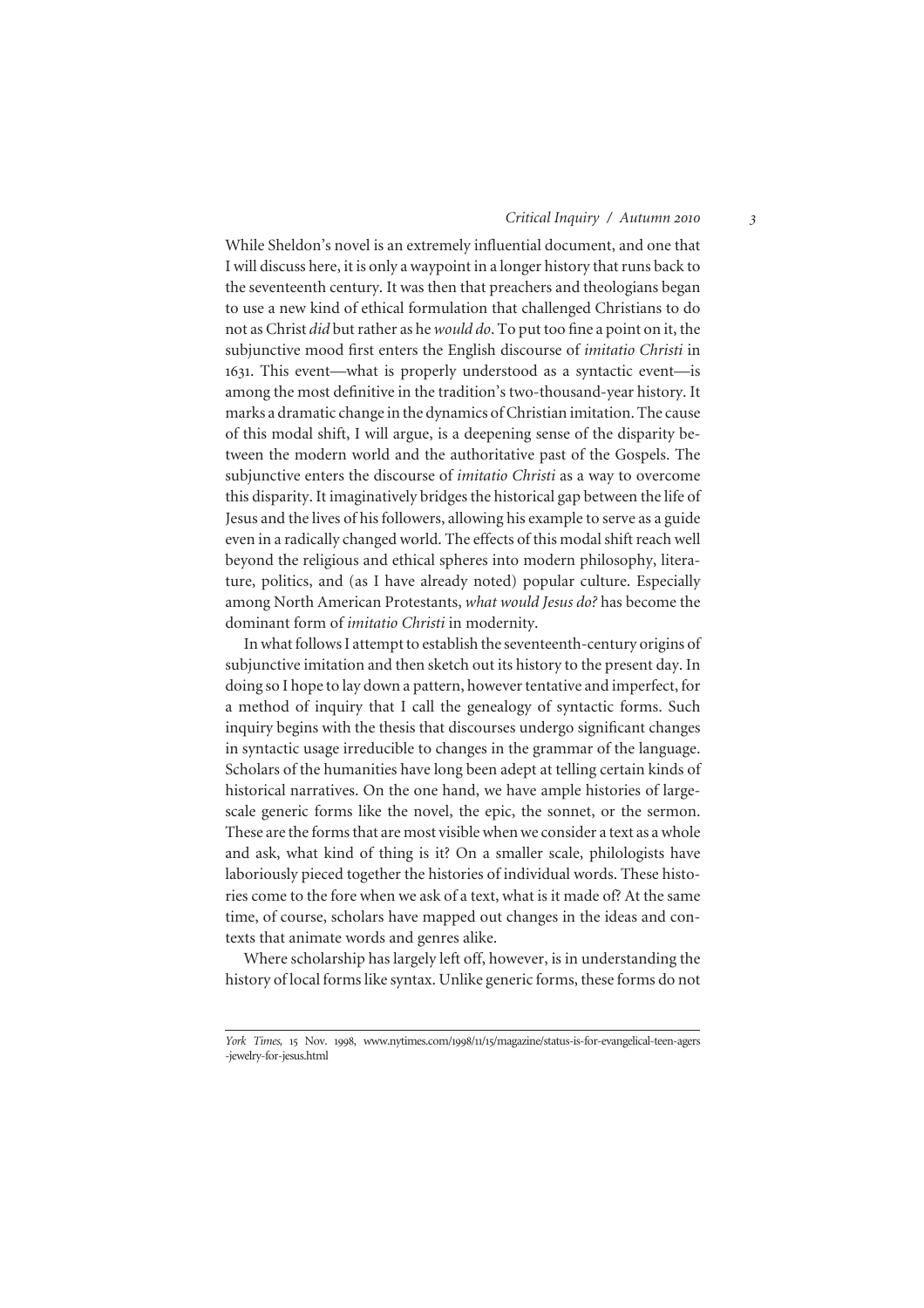immediately present themselves when we ask what kind of thing a work is.<sup>6</sup> Unlike individual words or the ideas that animate them, syntactic forms do not come to the fore when we ask what a work is made of. For this reason they have largely escaped historical study and interpretation. The normal thing literary scholars do with syntax is decode it, turn it into meaning. Of course, many talented critics—Stanley Fish and Christopher Ricks come to mind— have found compelling ways of describing syntax. But a third task has remained largely unattempted: to give syntactic forms a history.<sup>7</sup>

There is a further, practical reason why syntactic forms have generally been neglected as the subject of historical study. Only now, with the development of a comprehensive digital archive, are syntactic genealogies becoming possible. After sketching one such genealogy—the origin and rise of the subjunctive mood in the discourse of *imitatio Christi*—I will return to the role of the digital archive in investigations of this kind. When combined with advanced search tools, this archive will enable us to perform plural reading, a term I coin in contradistinction both to traditional close reading and the distant reading recently championed by Franco Moretti.

### **"Do as I Have Done"**

The practice of *imitatio Christi* is rooted in numerous passages from the New Testament. Some enjoin us to "follow" Christ, since "he that taketh not his cross, and followeth after me, is not worthy of me" (Matt. 10:38). Others are written in the language of likeness and exemplarity: "For I have given you an example, that ye should do as I have done to you" (John 13:15). Presenting himself as a model that leads us back to Christ's own, Paul enjoins his readers, "be followers of me, as I am of Christ" (1 Cor. 11:1). The first epistle of John 2:6 instructs, "he that saith he abideth in him ought himself so to walk, even as he walked." In Romans we are told to "put ye on

<sup>6.</sup> Generic forms can also operate at the local level. For a seminal study of genre as a local form, see Barbara K. Lewalski, "*Paradise Lost" and the Rhetoric of Literary Forms* (Princeton, N.J., 1985).

<sup>7.</sup> Recent years have witnessed a growth in attention to grammar and syntax as historical phenomena, especially among scholars of early modern literature. See David Schalkwyk, *Speech and Performance in Shakespeare's Sonnets and Plays* (New York, 2002); Lynne Magnusson, *Shakespeare and Social Dialogue: Dramatic Language and Elizabethan Letters* (New York, 1999); and especially Brian Cummings, *The Literary Culture of the Reformation: Grammar and Grace* (New York, 2002). The genealogy of syntactic forms draws on the methods and tools of historical linguistics and on the related fields of corpus linguistics and discourse analysis. But because it is concerned with limited discourses and traditions, it will not, as a rule, contribute to our understanding of the history of the grammar of the language. Tracking the history of the subjunctive mood in the tradition of *imitatio Christi* will not tell us anything, for example, about the processes of grammaticalization and lexicalization that are of central concern to historical linguistics.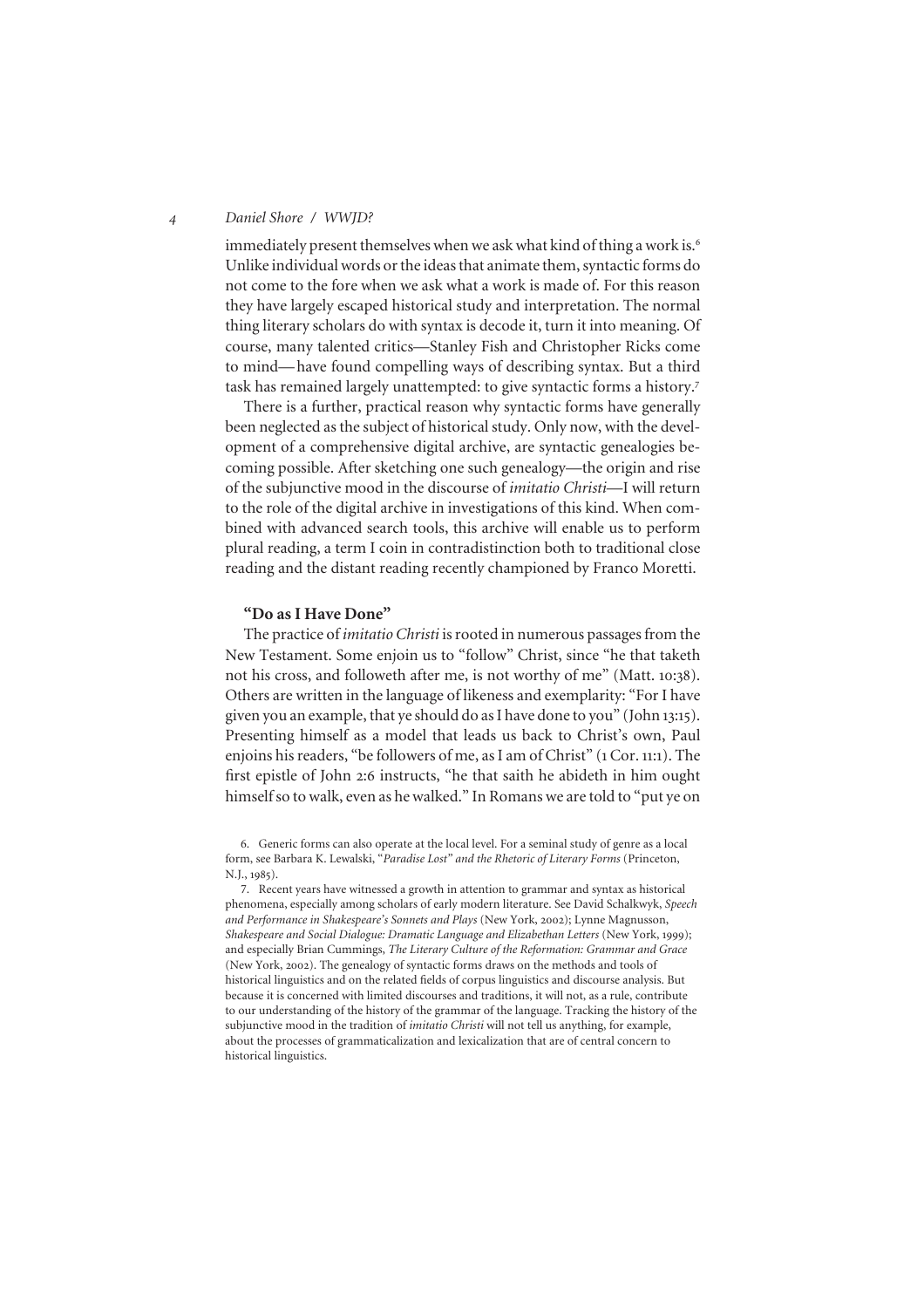#### *Critical Inquiry / Autumn 2010 5*

the Lord Jesus Christ" (13:14) and directed "to be conformed to the image" of the Son (8:29). Charles Sheldon's novel *In His Steps* takes its title from 1 Peter 2:21: "Christ also suffered for us, leaving us an example, that ye should follow his steps." For our present purposes we need only notice one thing about these passages: they all exhort us to imitate what Christ *did do*, not what he *would do*. It is perfectly conceivable, from the standpoint of grammatical usage, that these injunctions could have employed the subjunctive formulation. The Golden Rule—"Do unto others as you would have them do unto you"—is expressed in the subjunctive in both the Greek New Testament and the King James translation.<sup>8</sup> And yet the question of what Christ *would do* is never raised.

The passages of Scripture quoted above provide the vocabulary and set the mood, as it were, for over a millennium and a half of writing about *imitatio Christi*. In one sermon Origen addresses his counsel to "you who follow Christ and are His imitator." Cyprian gives a near synopsis of Scriptural proof texts when he writes, "he follows Christ who follows His precepts, walks by the path of His teaching, pursues His steps and ways, [and] who imitates that which Christ both taught and did." Ambrose insists that "he who follows Christ should according to his abilities imitate Him, in order to meditate within himself His precepts and examples of divine deeds." Jerome cautions that as adults we cannot copy Christ in every detail: "since we are men, and cannot imitate the nativity of the Saviour, we at least imitate His way of life."<sup>9</sup> Augustine asserts in *The City of God* that "the highest duty of religion is to imitate him whom you worship."<sup>10</sup> Pierre Abélard claims that God became incarnate "in order to instruct us truly in the doctrine of justice both by preaching and also by the example of His bodily way of life" ("I," p. 184). Thomas Aquinas writes that Christ allowed himself to undergo temptations at the hands of Satan "to give us an example: to teach us, namely, how to overcome the temptations of the devil,"

8. In the King James version: "Therefore all things whatsoever ye would that men should do to you, do ye even so to them" (Matt. 7:12; compare Luke 6:31). The Greek New Testament employs the subjunctive for both *thelcte* and *poiosin*. Vernacular translations are less consistent; William Tyndale employs the subjunctive, but Martin Luther's 1545 translation and the Wycliffe translation do not. The subjunctive is most clearly formulated in the colloquial version of the rule I grew up with and have given in the main text.

9. Quoted in Giles Constable, "The Ideal of the Imitation of Christ," *Three Studies in Medieval Religious and Social Thought* (Cambridge, 1995), pp. 151, 154, 155; hereafter abbreviated "I." These quotations are meant, of course, to be representative rather than exhaustive. Extensive searching in the *Patrologia Latina* and *Acta sanctorum* has yielded only further instances of indicative imitation. For technological reasons I discuss later these searches cannot yet be wholly conclusive.

10. Augustine, *The City of God against the Pagans,* trans. and ed. R. W. Dyson (Cambridge, 1998), bk. 8, chap. 17, p. 338.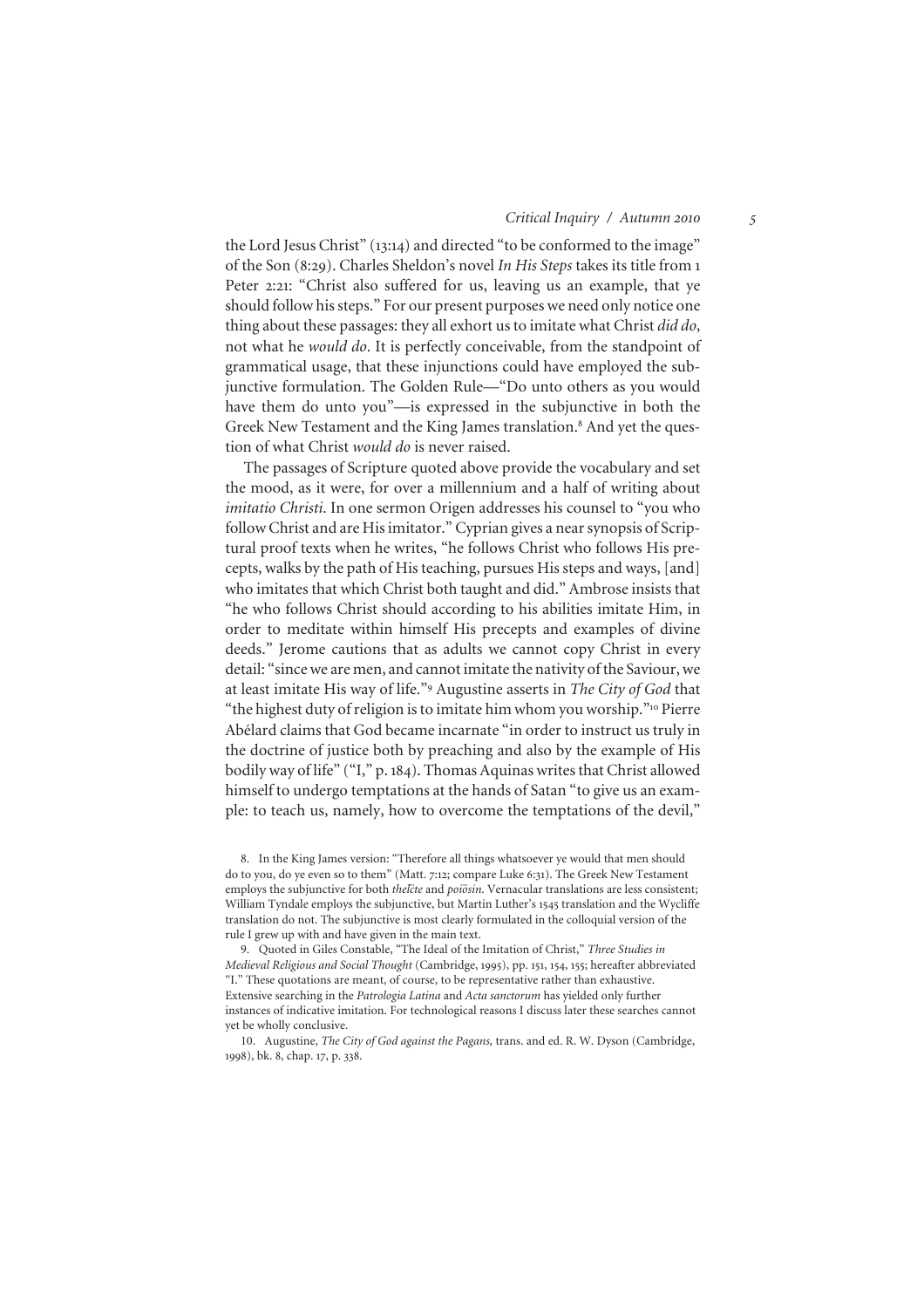although he argues that no less than Christ's entire life as a man on earth should be regarded as a model of Christian behavior.<sup>11</sup>

Every aspect of Christ's humanity was seen as an ideal for imitation. In a sermon by Bernard of Clairvaux, Christ, speaking *in propria persona*, says that he went through each stage of human life "in order that My conception may cleanse yours, My life instruct yours, My death destroy yours, My resurrection proceed yours, My ascension prepare for yours" ("I," p. 189). Special note should be given to the fifteenth-century *Imitation of Christ*, widely ascribed to Thomas à Kempis. Although written as a manual for monastics and ascetics, it became one of the most popular devotional works among lay Catholics and Protestants alike. Its opening passage begins with quotation ("Oure lord saiþ, 'he þat folowiþ me goþ not in darkenes'"), moves on to explication ("we are amonysshed to folowe his lyf and his maners"), and then ends with exhortation ("Wherefore lete oure souereyn studie be in þe lif of Ih*e*su crist").<sup>12</sup> This progression, from indicative to imperative, from exposition to admonition, is repeated throughout the work.

The relative consistency of these utterances, written over a span of nearly sixteen hundred years, conceals enormous variations in practice. For some, imitating Christ demanded simple charity to one's neighbors; for others, like Margery Kemp, it required traveling to the Holy Land to visit the Seven Stations of the Cross; while for still others, like St. Francis of Assisi, it involved receiving the stigmata, the bodily marks of Christ's suffering.<sup>13</sup> Nicholas Love's proem to *The Mirror of the Blessed Life of Jesus Christ*, an early fifteenth-century translation of the pseudo-Bonaventuran *Meditationes vita Christi*, illustrates the adaptive fluidity of medieval accounts of imitation. One of the chief tasks of the proem is to explain why the "meditacions" it precedes are able to narrate "cristes lyfe more pleyne in certeyne partyes þan is expressed in the gospell of þe four euaungelistes." The pseudo-Bonaventuran text adds new details and events to the authoritative accounts of Scripture and even includes descriptions of "speches or dedis of god in heuen & angels or oþere gostly substances." Love excuses this "drawynge oute" of the "boke of cristes lyfe" on the grounds that it is "moste spedefull & edifyng to hem þat bene [of] symple vndirstondyng."

<sup>11.</sup> Thomas Aquinas, *Summa Theologiae*, trans. Samuel Parsons and Albert Pinheiro, 61 vols. (New York, 1964), 53:71.

<sup>12.</sup> Thomas à Kempis, *The Earliest English Translation of the First Three Books of the "De Imitatione Christi,"* ed. John K. Ingram (London, 1893), 1.i.1–8, p. 2.

<sup>13.</sup> On the diversity of medieval imitative practices, see "I"; Caroline Walker Bynum, *Holy Feast and Holy Fast: The Religious Significance of Food to Medieval Women* (Berkeley, 1987); and David Aers and Lynn Staley, *The Powers of the Holy: Religion, Politics, and Gender in Late Medieval English Culture* (University Park, Penn., 1996).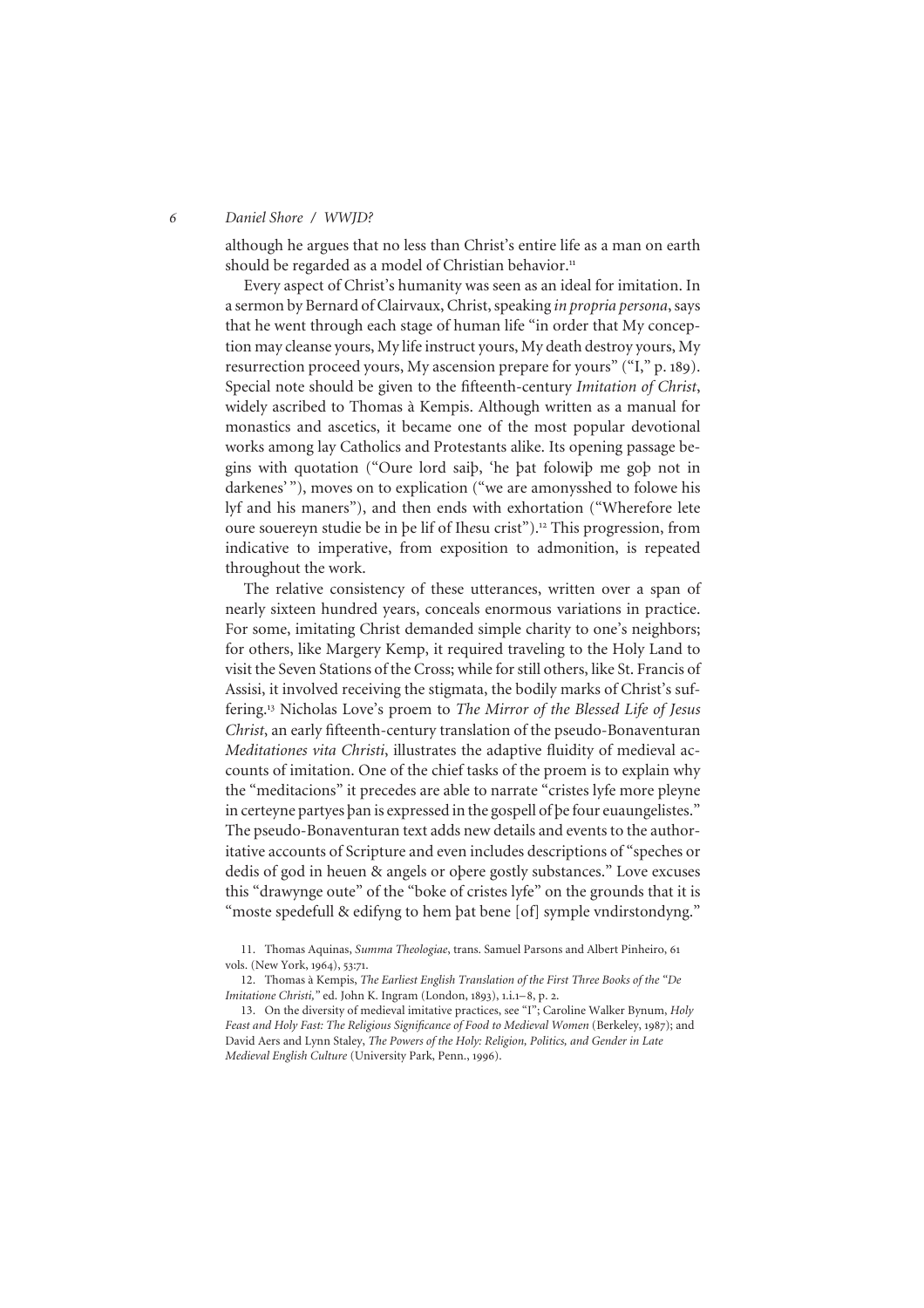The stirring of devotion in "symple soules" justifies, for Love, the attempt to "ymagine and þenk diuerse wordes & dedes . . . and oþer" events that are "not writen" in the Gospels. Even as he acknowledges that his book represents "diuerse ymaginacions," Love defends its truthfulness by quoting the Gospel of John's admission that "alle þo þinges that Jesus dide, bene not written in Þe Gospelle" (see John 21:25). In other words, *The Mirror of the Blessed Life of Jesus Christ* imagines a great deal, but what it imagines might nevertheless have been real. For Love, the only limitation on such imagining is that it should not be "azeyns be byleue or gude" maneres" of its readers.<sup>14</sup> This principle offers wide interpretive and imaginative latitude. One may imagine deeds and actions not recorded in the Bible when it is appropriate and "edifyng"— useful for moral instruction. And yet even in their reliance on "ymaginacion," the meditations firmly bind themselves, syntactically and conceptually, to describing what Christ did do. The question of what Jesus would do in "oþer" circumstances is never raised.

In addition to seeing many medieval imitative practices as idolatrous rituals, the Reformation challenged the larger importance and centrality of *imitatio Christi*. Because Martin Luther held faith rather than works to be the cause of salvation he promoted Christ's role as "sacrament" above his role as "exemplar." And yet he too enjoins imitation in much the same manner as his predecessors: "In Christ we see the height of patience, gentleness, and love, and an admirable moderation in all things. We ought to put on this adornment of Christ, that is, imitate these virtues of His."<sup>15</sup> Like those who precede him, Luther speaks of *imitatio Christi* as a form of mimetic reproduction, instructing believers to reproduce Christ's example within their own lives.

### **"Were He in Our Case and Condition"**

Seventeenth-century preachers and theologians are the first to begin to speak of imitating Christ in a new mood. In 1631 Edward Reynolds, a prominent Presbyterian preacher who would later become Bishop of Norwich, enjoins his readers: "What ever action therefore you goe about, doe it by *Rule,* enquire out of the scriptures whether Christ would have done it or no, at least whether he allow it or no."<sup>16</sup> Reynolds expands the imitation

<sup>14.</sup> Nicholas Love, *The Mirror of the Blessed Life of Jesus Christ,* ed. Michael G. Sargent (Exeter, 2004), pp. 10, 11.

<sup>15.</sup> Martin Luther, *Lectures on Galatians* and *Lectures on Genesis,* in *Luther's Works on CD-ROM*, trans. pub., ed. Jaroslav Pelikan and Helmut T. Lehmann, 55 vols. (St. Louis, 1963), 26: 352, 4:192.

<sup>16.</sup> Edward Reynolds, "The Life of Christ," *Three Treatises of "The Vanity of the Creature,"*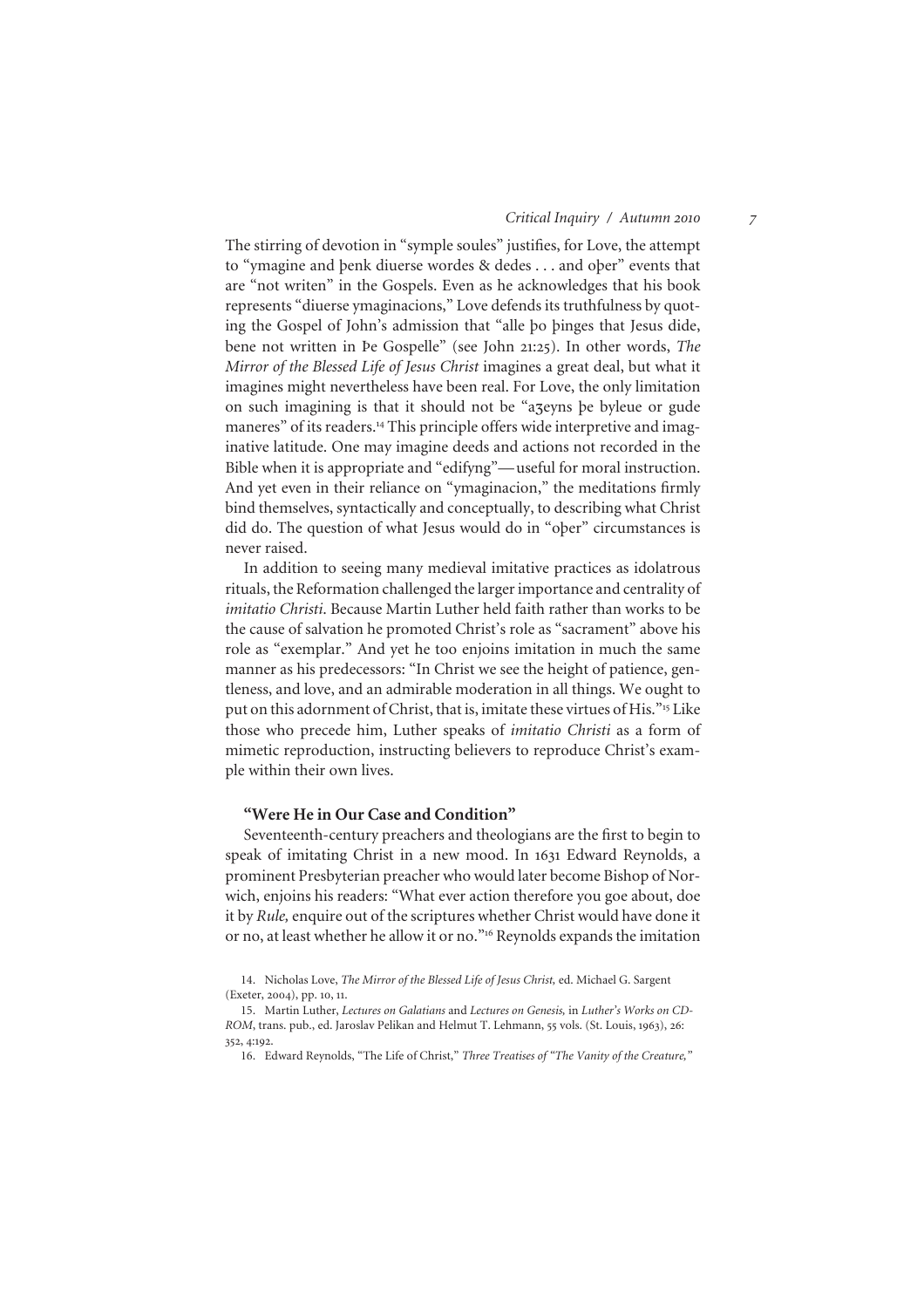of Christ to include not only those actions he in fact performed but also those he enjoined by means of a general rule, or allowed, or would have done himself. The subjunctive does not, of course, immediately displace more traditional, indicative ways of speaking about imitation; the two often appear together, as complements. The great divine, Jeremy Taylor, writes in his 1656 *Holy Living and Dying* that "when you are to do an action, consider how Christ did, or would do, the like, and do you imitate his example, and transcribe his copy."<sup>17</sup> Here the subjunctive is introduced only as a qualification, working alongside the indicative to cover all instances of moral action.

The seventeenth-century preachers and divines who employ the subjunctive often express concerns about the disparity between Christ's life and their own. In 1649 Taylor concedes that Jesus' life is not able to provide an appropriate model for all of his seventeenth-century peers and parishioners. "Some states of life also there are," he writes, "which Jesus never lead." In the lives of his readers, however, "many cases do occurre, which need a president, and the vivacity of an excellent example." Examples are necessary because rules do not make "provision for all contingencies," and they are, in any case, easily perverted by the "subtlity" of men. Taylor counsels those who lead lives that Christ never led, and who confront "cases" and "contingencies" he never encountered, to consider "what he would have done in the like case . . . in such cases we must alwayes judge on the strictest side of piety and charity . . . for so would the righteous and mercifull Jesus have done."<sup>18</sup>

There is much virtue in *would*; it allows even those who lead radically different lives from Christ, and who live in radically different worlds, to look to him as a pattern of moral behavior. In 1672 the preacher Thomas White laid out the logic for considering Christ's example in the subjunctive mood, pledging that he "shall endeavour in every action that I do, and word that I speak, to remember if I can, whether there be any parallel instance in the life of Christ, if there be, I shall make that my pattern, and do likewise, but if there be none, that I can think of, then I would do that which in my conscience I think Christ would have done in like case."<sup>19</sup> By

*<sup>&</sup>quot;The Sinfulnesse of Sinne," and "The Life of Christ": Being the Substance of Severall Sermons Preached at Lincolns Innes* (London, 1631), p. 427.

<sup>17.</sup> Jeremy Taylor, *Holy Living and Dying* (1656; New York, 1865), p. 247.

<sup>18.</sup> Taylor, *The Great Exemplar of Sanctity and Holy Life According to the Christian Institution* (London, 1649), p. 9.

<sup>19.</sup> Thomas White, *A Method and Instructions for the Art of Divine Meditation* (London, 1672), p. 304.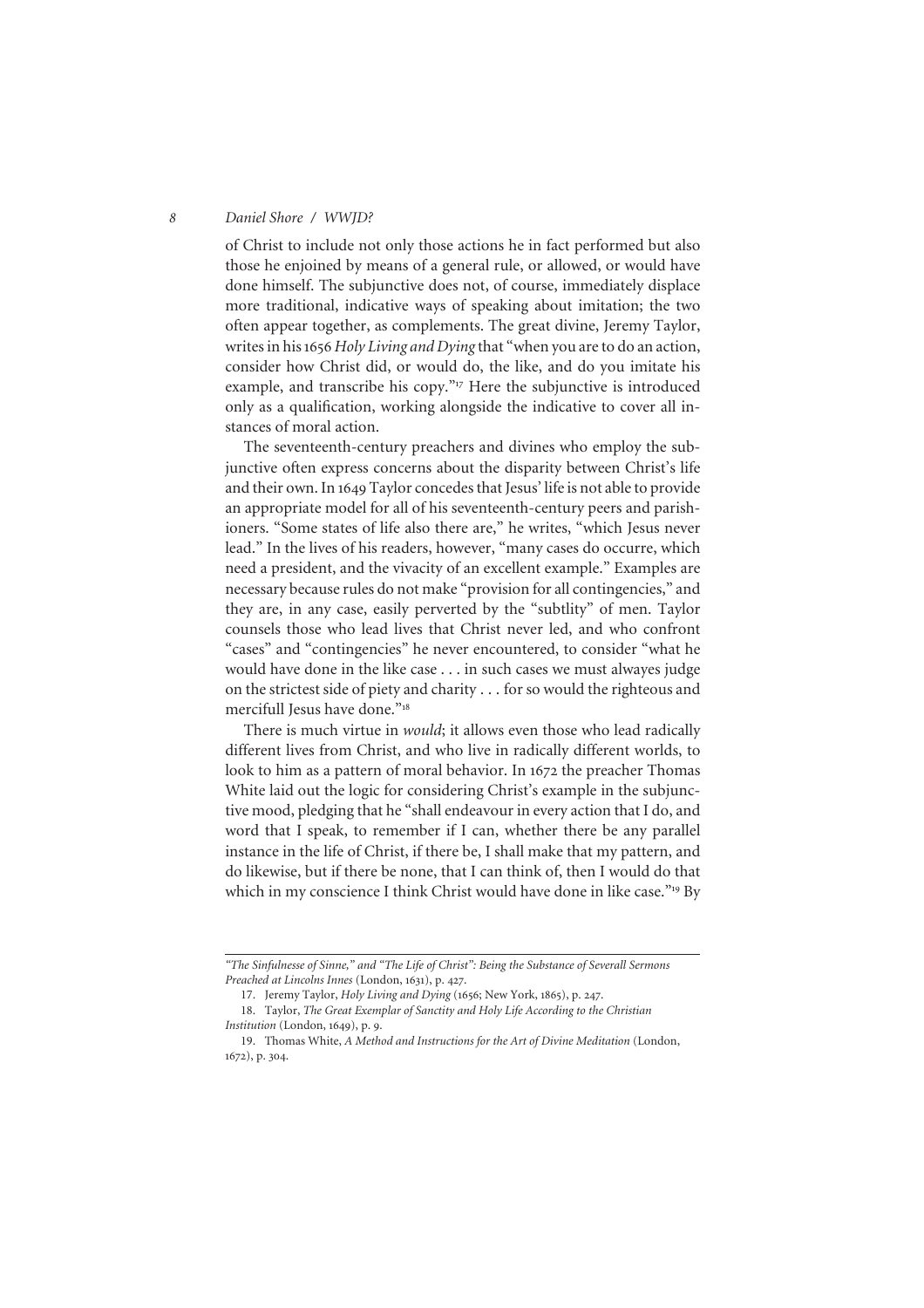White's logic, believers should practice indicative imitation ("do likewise") when they are able to discern congruity or parallelism between Christ's life and their own. They should practice subjunctive imitation ("would have done") only when faced with incongruity or difference. The subjunctive thus functions as a practical response—a linguistic adaptation—to a perceived difference.

Every use of the subjunctive implies a condition. The question who would Jesus bomb? is implicitly accompanied by something like this counterfactual hypothesis: if Jesus were to possess bombs. But the condition can be expressed in plenty of other ways: if Jesus were alive now, if he had been confronted with similar threats, as commander in chief, in our situation, and so on. Whether implicit or explicit, the purpose of the condition is to control for the relevant differences between Jesus' situation and our own by designating a possible world in which the question can be meaningfully asked.

While twenty-first-century Christians tend to leave the condition unstated, seventeenth-century writers often state or, in the case of the preacher John Everard, overstate the condition. Follow Christ "as our pattern," Everard exhorts his readers in 1657, "that *in what condition soever we are in*, whatever *in such a condition* Christ himself would do, *were he in our case and condition*, the same do we." Later he directs his readers to do "the same things as our Saviour would do *in thy case*, *were he upon earth.*" Later still he rolls out the condition no less than three times, recommending "that what ever Christ would do *were he on earth*, *in my case*, *in my calling* and condition the same do we."<sup>20</sup> Everard's contemporaries usually acknowledge the difference of Christ and his world in less emphatic terms. The nonconformist minister Richard Steele, for example, instructs his readers to treat others "as you think *David, Paul, or Christ* would do if they were here."21

In the indicative form characteristic of medieval imitation, Christ's example posits a definite set of events, experiences, and actions that must be ritualistically reproduced in the life of all believers. As I stressed earlier, this repetition leads to an enormous diversity of practices and should not be understood as thoughtless or mechanical repetition. Even so, the believer begins with Christ's pattern and then shapes his or her own life accordingly. The subjunctive reverses this priority. The believer begins with his or her own present situation (what should I do about x?) and then turns to

<sup>20.</sup> John Everard, *The Gospel Treasury Opened* (London, 1657), pp. 132, 179, 206; my italics.

<sup>21.</sup> Richard Steele, *A Plain Discourse upon Uprightness Shewing the Properties and Priviledges of an Upright Man* (London, 1672), p. 137.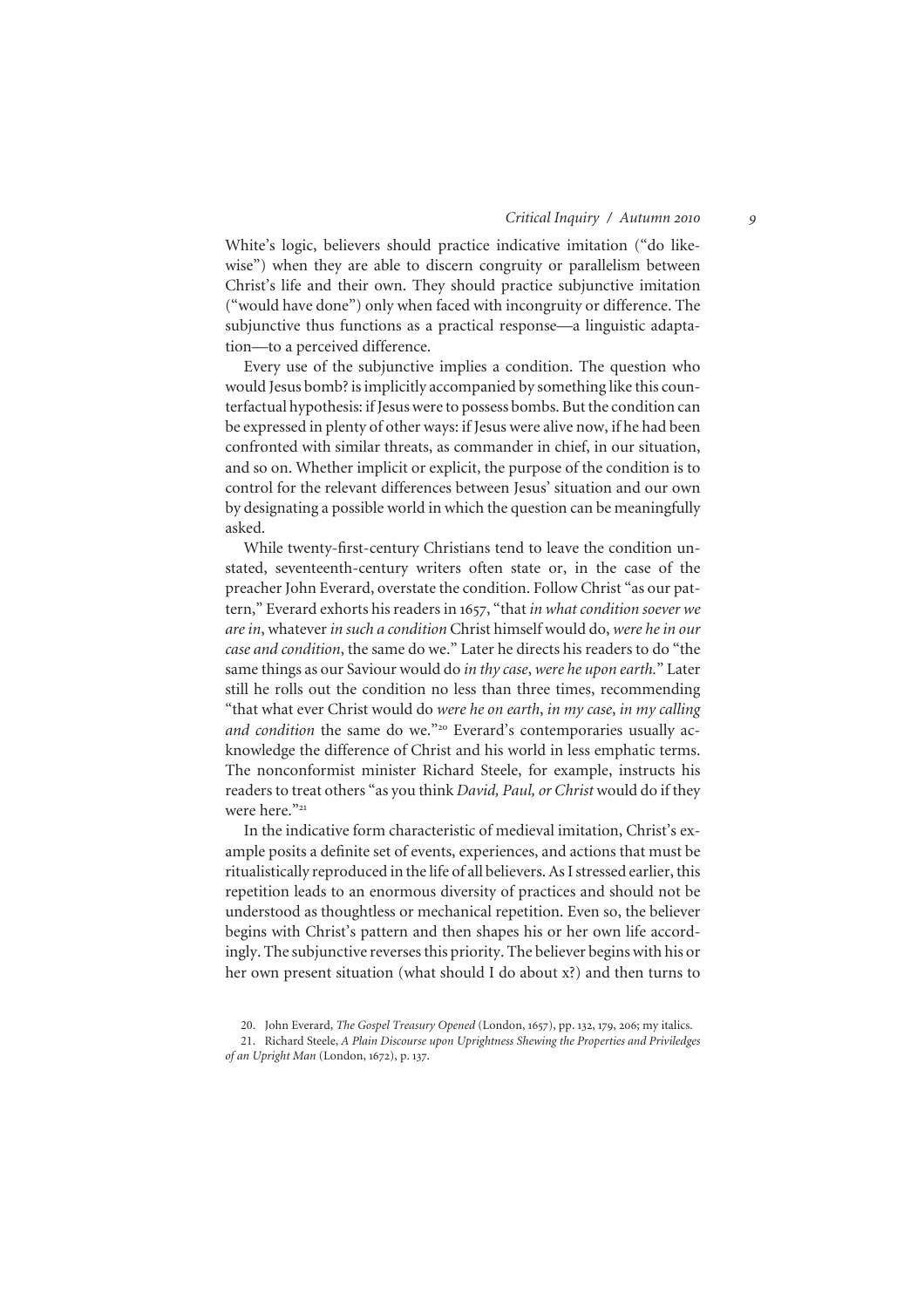Christ's life as a way of imagining the right answer. No longer are actions obligatory merely because Jesus performed them. The subjunctive allows one to perform a Christ-like action that Christ never performed himself even as it frees one from the obligation to perform all, or even any, of Christ's actions in order to be Christ-like. What Taylor called The Great Exemplar ceases to be a compulsory pattern and instead serves only as an aid to ethical deliberation.

With the shift to the subjunctive, imitation retreats from public view from outward, ritualized actions and visible, bodily marks.<sup>22</sup> Asking what Jesus would do amounts to a kind of intersubjective thought experiment that requires the believer to imagine Christ's response to his or her own situation. While Bishop of Norwich in 1652, Joseph Hall offered his readers this meditation:

What ever I am about to do, or speak, or affect; let me think: If my Saviour were now upon earth, would he do this that I am now putting my hand unto? would he speak these words that I am now uttering? would he be thus disposed as I now feel my self? Let me not yeeld my self to any thought, word or action which my Saviour would be ashamed to own.<sup>23</sup>

These questions are not concerned with direct mimesis; there are no definite actions enjoined or prohibited. Instead they are concerned with the process of deliberation itself, filtered through the imagined perspective of Christ. From this perspective the deliberator considers not only what Christ would do, but also what he would feel, his affective disposition, and whether he would be ashamed in a similar situation. This meditation, which creates a sense of intersubjective contact across vast differences of history and culture, is licensed by the counterfactual hypothesis, "if my Saviour were now upon earth."

### **"A Different Age"**

Although the subjunctive mood continues to appear throughout the eighteenth century, only around the middle of the nineteenth does it become a widespread form of *imitatio Christi*. <sup>24</sup> Naturally, discussions of

<sup>22.</sup> I do not mean to deny the innerness of earlier imitative practices but rather to emphasize the turn away from outward, public displays of *imitatio Christi*.

<sup>23.</sup> Joseph Hall, *Holy Raptures; or, Pathetical Meditations of the Love of Christ* (London, 1652), pp. 52–53.

<sup>24.</sup> For eighteenth-century instances of subjunctive imitation, see John Smith, *The Moral Telescope; or an Essay on the Nature of Moral Action* (Berwick, 1789), p. 105; Jacques Saurin, *Sermons on the Attributes of God,* trans. pub., 4 vols. (Cambridge, 1775–82), 2:133–34; Thomas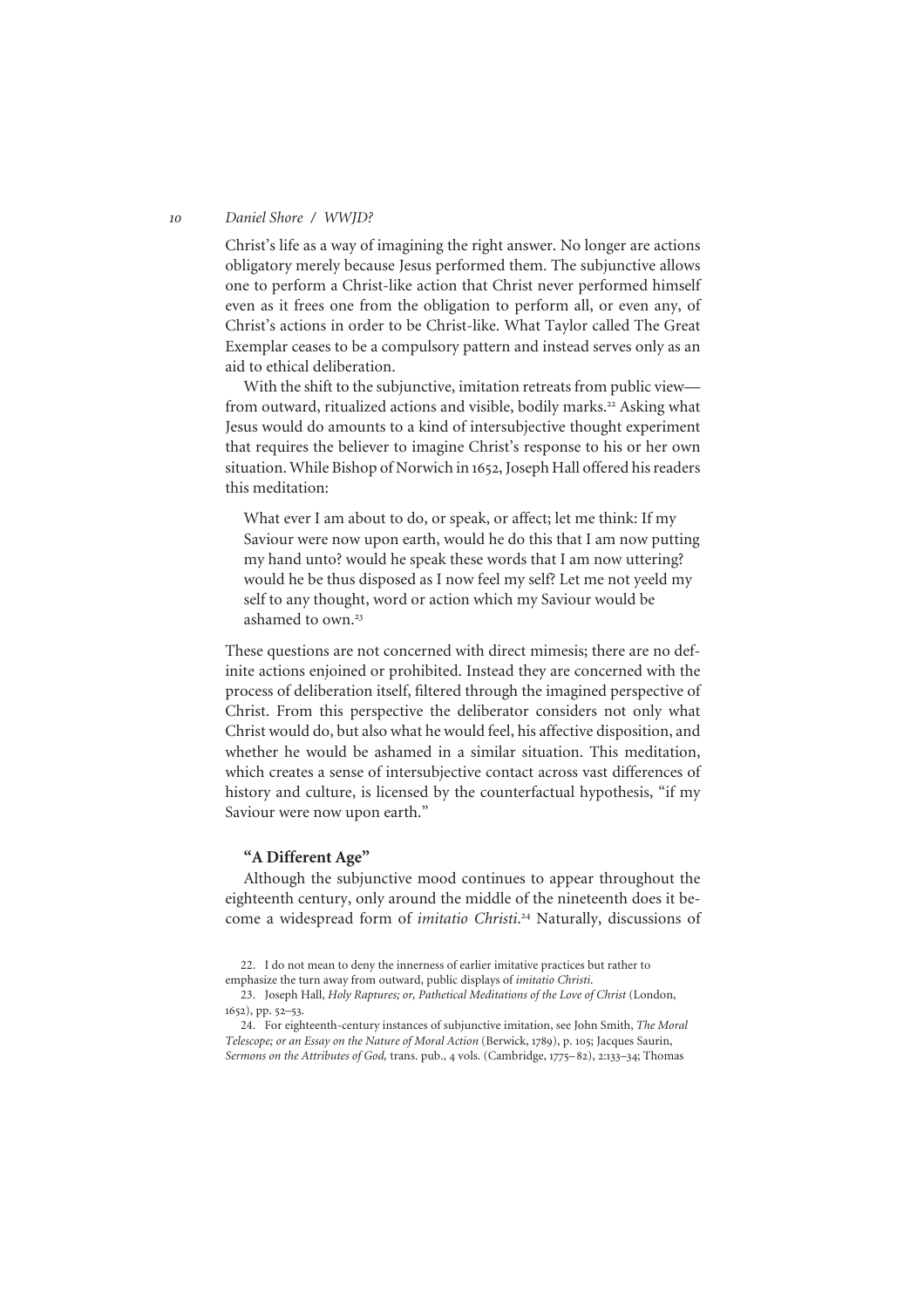Christ's example occur most frequently in the works of preachers and religious writers: in collected sermons, periodicals, and the rapidly expanding varieties of popular devotional materials that followed upon the reawakening religious sensibilities of the period. In 1832, for example, the minister Isaac Ambrose writes,

would my blessed Saviour if he were upon earth, do thus and thus? . . . Would he have spent such a life upon earth as I do? . . . Is this the life that Christ led? Or, if he were to live again, would he live after this manner? O but would Christ speak thus? Would this be his language? Would such a rotten or unprofitable speech as this drop from his honey lips?<sup>25</sup>

Once again, as in Taylor's *Holy Living*, we witness the indicative ("the life that Christ led") and subjunctive ("Or, if he were to live") standing side by side, with the latter addressing those instances of discontinuity not covered by the former. But now the subjunctive is primary and the indicative only a momentary interpolation.

In a fragment from his collected works, published in 1836, the Reverend Richard Cecil cautions that heterogeneity and difference must be attended to even when employing the subjunctive:

We must take care when we draw parallel cases, not to take such as are not or cannot be made parallel. For instance—we may ask, before we act, "What would Jesus Christ do in this case? or what would St. Paul?" but we cannot be guided by this rule in every thing, because Christ's mission was peculiar: it was an unparalleled event.

Cecil is not insisting on the inimitability of Christ's divine or supernatural role; he merely warns that "in the conduct peculiar to our station, our application of these examples must be governed by circumstances."<sup>26</sup> By the late nineteenth century subjunctive imitation had become especially popular among American evangelicals; the prominent evangelist D. L. Moody instructs his audience, "whenever we are tempted, if we would just

Robinson, *Scripture Characters: or, a Practical Improvement of the Principal Histories in the Old and New Testament*, 4 vols. (London, 1800), 3:79; and Edmund Calamy, *The Nonconformist's Memorial: Being an Account of the Ministers, Who Were Ejected or Silenced after the Restoration*, 2 vols. (London, 1778), 2:614.

<sup>25.</sup> Isaac Ambrose, *Looking unto Jesus: A View of the Everlasting Gospel, or, the Soul's Eyeing of Jesus, as Carrying on the Great Work of Man's Salvation, from First to Last* (Pittsburgh, 1832), p. 327.

<sup>26.</sup> Richard Cecil, *Remains of the Reverend Richard Cecil,* ed. Josiah Pratt (Philadelphia, 1843), p. 267.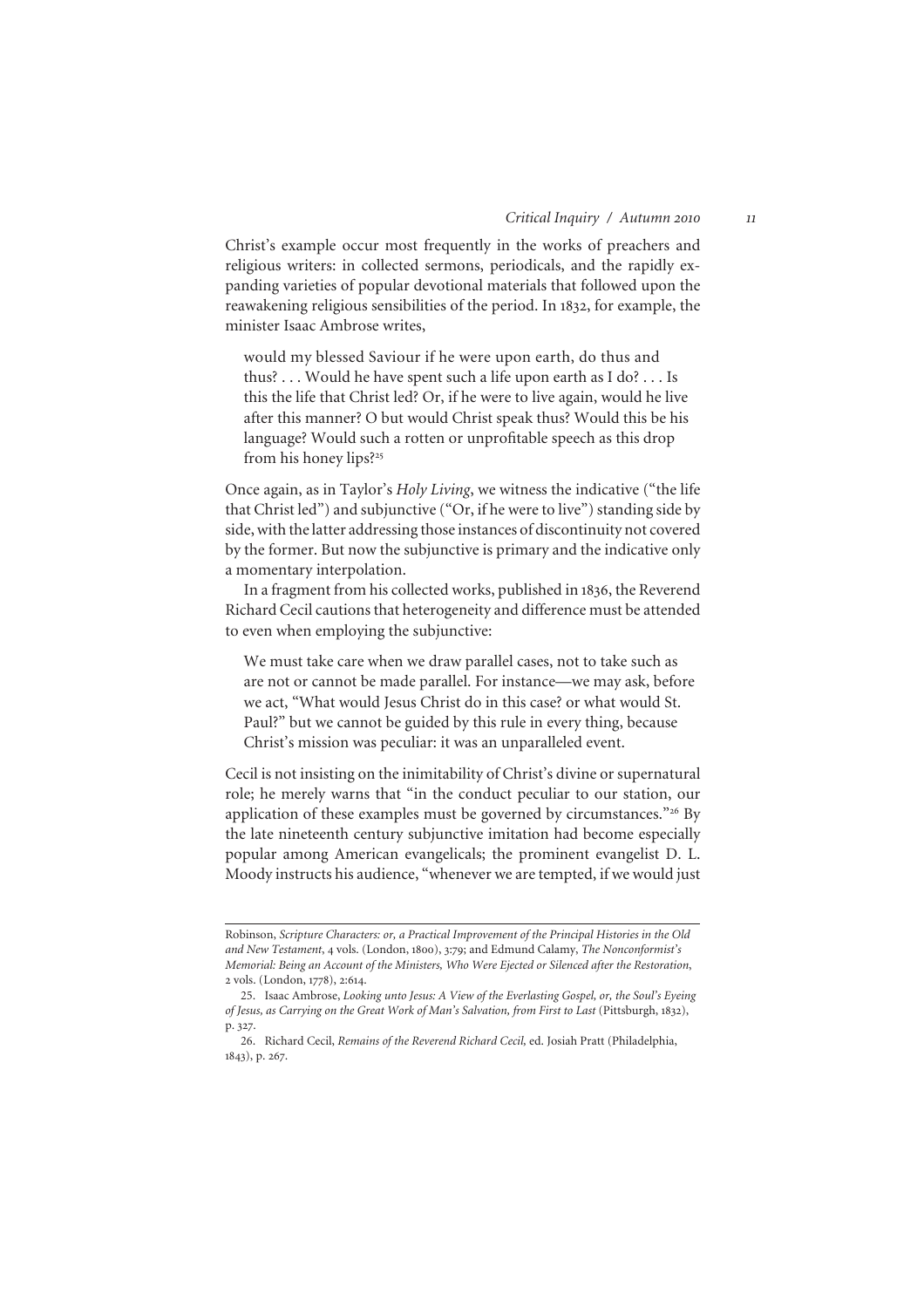ask the question, 'I wonder if Jesus would do it if He were here?' and be willing to take Him as our guide, what a help it would be!"<sup>27</sup> But these are by no means questions asked only by evangelicals; a piece in the 1848 volume of the *Church of England Magazine*, a periodical produced by the "Clergymen of the United Church of England and Ireland," advises, "Often put yourself in these inquiries: what am I doing? Where am I? What would Jesus Christ have been doing in my circumstances?"<sup>28</sup>

In the latter half of the nineteenth century subjunctive imitation begins to spread from formal sermons and doctrinal writings into popular religious poems, hymns, short stories, and novels. *Friendly Words for Our Girls*, published in 1875 for the "Members of the Girl's Friendly Society," an organization founded by the Church of England to help urban women working in textile mills, gives us a hymn that opens with these lines:

If to sinful deeds and actions Men are tempting you, Stop and ask yourself the question, "What would Jesus do?"<sup>29</sup>

*The Home Missionary*, the periodical of an interdenominational organization that aimed to assist in the development of Christian congregations, published a poem in 1889 entitled "What Would Jesus Do?" The closing lines hark back to 1 Peter 2:21:

Now if it be our purpose To walk where Christ has led, To follow in his footsteps With ever careful tread; O let this be our watchword, Twill help both me and you, To ask in each temptation, "What would Jesus Do?"

The poem is followed by this entreaty: "Dear Young Friends—Will you take this as your watchword for 1889—'WHAT WOULD JESUS DO?' "30 While these poems place special emphasis on traditional virtues like

<sup>27.</sup> D. L. Moody, *Glad Tidings: Comprising Sermons and Prayer-Talks* (New York, 1876), p. 315.

<sup>28. &</sup>quot;The Christian Master's Present to His Household," *Church of England Magazine,* 22 July 1848, p. 62.

<sup>29.</sup> A. Marryat, *Friendly Words for Our Girls: A Series of Readings for Daily Use* (London, 1875), p. 76.

<sup>30. &</sup>quot;What Would Jesus Do?" *The Home Missionary* 61 **(**Jan. 1889): 430.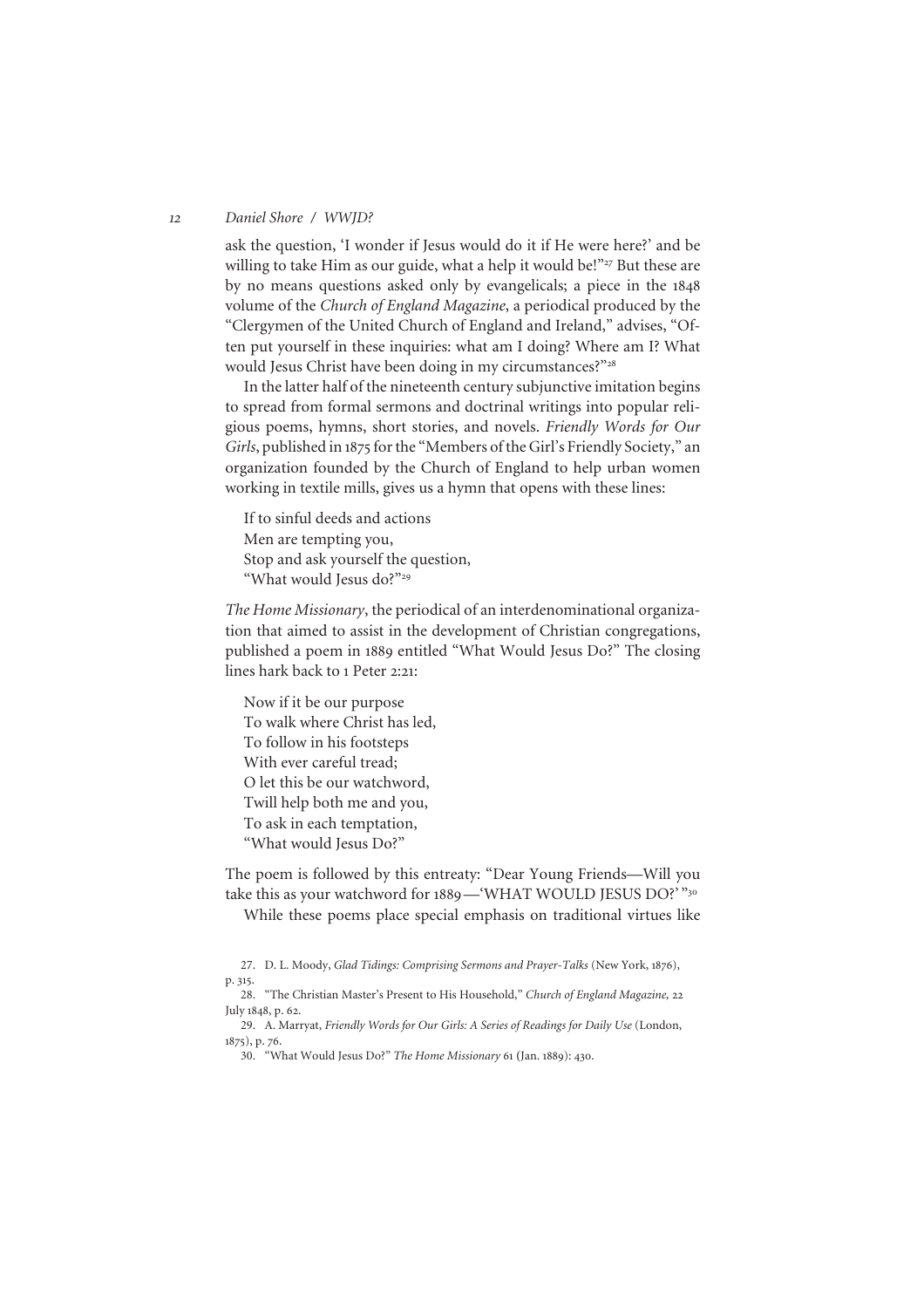#### *Critical Inquiry / Autumn 2010 13*

temperance and chastity, subjunctive imitation also offers room for other, more disruptive questioning. *The True History of Joshua Davidson*, an 1872 novel by Elizabeth Linton, is exemplary in this regard. Linton's tale of "practical Christianity" tells the story of Joshua, a nineteenth-century carpenter who decides to live out his life according to the example of Christ. But he soon comes to find that example limited by the historical conditions in which Christ lived. Jesus was "the product of His time," Joshua argues, and while he "did His best to remedy" suffering and injustice "by proclaiming the spiritual equality of all men," he nevertheless "left the social question where He found it." Christ's failure to advocate "radical revolution" leads Joshua to a shocking assertion: "The modern Christ would be a politician." Instead of "mak[ing] the poor contented" with their miserable conditions, the modern Christ "would raise the whole platform of society" and "would work at the destruction of caste, which is the vice at the root of all our creeds and institutions."<sup>31</sup> He would, in short, be a communist. Like many present-day spin-off questions, these assertions display a spirit of overt opposition. Joshua uses the subjunctive mood to expose the historical limits of Christ's example and, more pointedly, the failure of the Church to go beyond those limits. What Jesus would do functions not as a complement to, but as a criticism of, what he did do. (Linton's novel ends, it is worth noting, with the leaders of the Church of England kicking Joshua to death.)

In the later years of the century the example of Christ was more commonly employed to advocate Christian reform than communist revolution. Gregory S. Jackson has observed that "homiletic novels," which "aimed to facilitate private devotion, strengthen moral autonomy, and foster social engagement," were "largely discussed in the subjunctive mood."<sup>32</sup> The homiletic novel of greatest historical significance is Sheldon's*In His Steps*, the subtitle and slogan of which is *What Would Jesus Do?* As we noted, this question has a long history and was already current in the culture when Sheldon, a preacher from Topeka, Kansas, and an adherent to the Social Gospel movement, began in 1891 to write the narrative sermons that eventually constituted his most popular novel. But there is little doubt that *In His Steps* is responsible both for fixing the question in its now-familiar form and for establishing its immense popularity even up to the present day. First published serially in 1896, and then as a novel in 1897, it is by many estimates the best-selling novel of the nineteenth century.<sup>33</sup>

<sup>31.</sup> Elizabeth Lynne Linton, *The True History of Joshua Davidson* (London, 1872), pp. 80–81.

<sup>32.</sup> Jackson, "'What Would Jesus Do?'" p. 642.

<sup>33.</sup> See Charles Sheldon, *In His Steps (What Would Jesus Do?)* (1897; Uhrichsville, Ohio, 1985); hereafter abbreviated *IHS;* this is one of countless editions published in the twentieth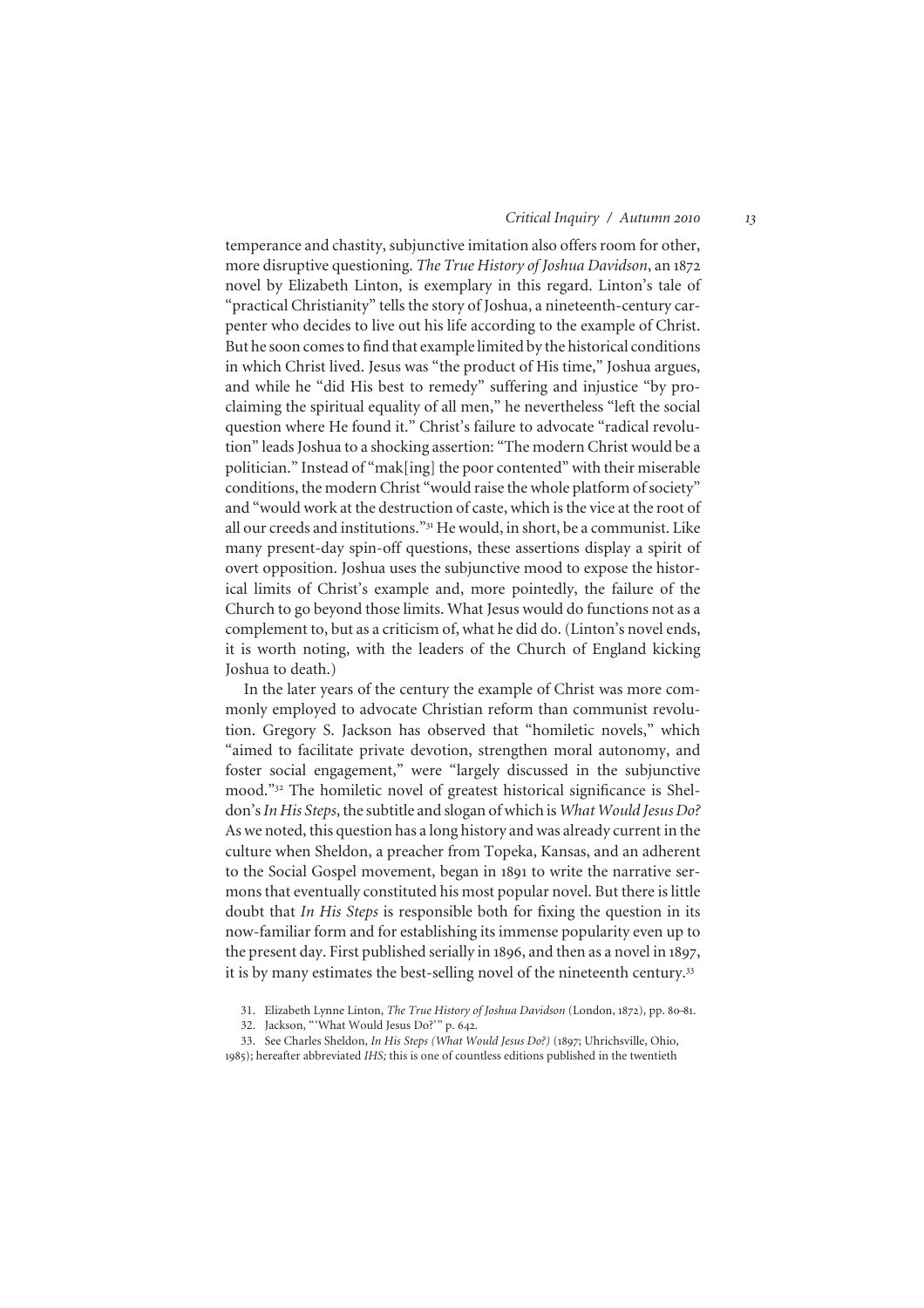Sheldon tells the story of a small-town congregation that pledges "for an entire year, not to do anything without first asking the question, 'What would Jesus do?'" (*IHS,* p. 15). Those who take the pledge dramatically upend their lives in order to help the poor, strengthen the faith, and fight the evils of liquor. Sheldon's novel is a testament to how dominant subjunctive imitation had become by the end of the nineteenth century. To its characters the traditional, indicative injunctions of Scripture seem unfamiliar and lifeless, like relics from a distant past in need of explanation. After listening to a competent but uninspired sermon on 1 Peter 2.21— "'Christ also suffered for you, leaving you an example, that ye should follow his steps'" (*IHS,* p. 1)— one character asks, "'What would Jesus do? Is that what you mean by following His steps?'" (*IHS,* p. 9). Only when accompanied by or translated into the subjunctive do Scriptural injunctions begin to have transformative power, providing characters with an intuitive way of conquering their selfish instincts for the sake of true Christian morality.

Sheldon's characters are explicitly and acutely aware of the disparity between Christ's world and their own. They acknowledge that they can only ever imitate "'Jesus' probable action'" and must therefore rely on their own uncertain judgments (*IHS,* p. 132). When first taking the pledge to follow Christ, one young woman asks, "'Who is to decide for me just what He would do in my case? It is a different age. There are many perplexing questions in our civilization that are not mentioned in the teachings of Jesus. How am I going to tell what He would do?'" (*IHS,* pp. 17–18). Sheldon himself develops the problem of historical difference in the preface to *Jesus Is Here!*the sequel to *In His Steps*, writing that "the world to-day is far different from the world into which the historical Jesus was born. It is so different, that entirely new problems relating to human conduct face the modern Christian." Despite these differences, he argues, we must "ask what would be the attitude of Jesus as he faced the complex conditions of modern society."<sup>34</sup> For Sheldon and his characters, "what would Jesus do?" is a practical way to connect "the world to-day" ever more closely to the "different age" of the Gospels.

Throughout *In His Steps*, characters ask themselves variations on the

century. See Erin Smith, "'What Would Jesus Do?': The Social Gospel and the Literary Marketplace," *Book History* 10 (2007): 193–221, and Miller, *Following "In His Steps,"* pp. 66–102 for a discussion of sales. Because of the peculiar publication history of *In His Steps* (lack of copyright protection meant it was widely pirated) exact sales estimates are impossible.

<sup>34.</sup> Sheldon, *"Jesus Is Here!" Continuing the Narrative of "In His Steps (What Would Jesus Do?)"* (New York, 1914), p. ii.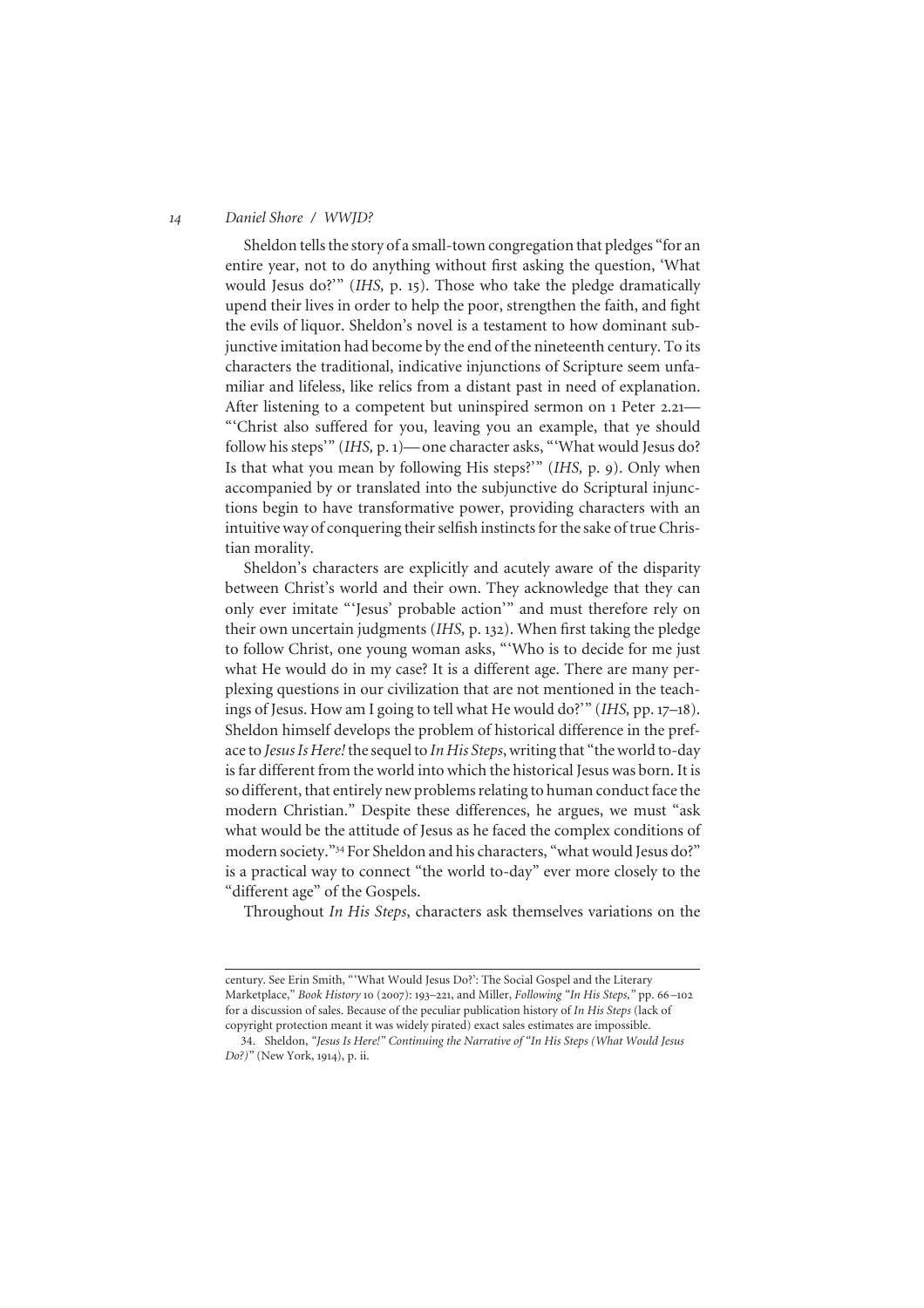novel's slogan, such as, "'"What would Jesus do as Edward Norman, editor of a daily newspaper in Raymond?"'" (*IHS,* p. 131). This sort of question cannot be meaningfully asked in the indicative. Jesus Christ did not *do* anything as Edward Norman, editor of the daily newspaper in Raymond. By the same token, we can ask, what would Jesus drive? but Jesus did not, of course, *drive* anything (apart, that is, from a donkey and, if we trust Milton, a flying chariot). The subjunctive opens up the imitation of Christ to the potentially infinite set of moral issues that confront us now, in our own world, and in worlds more different still. In the writings of Sheldon and his successors, these possibilities are reflected in the proliferation of questions based upon the subjunctive. Published twenty-five years after the original novel, Sheldon's *In His Steps To-day* addresses the pressing issues of the early twentieth century through a series of ten chapters titled with questions. Each question begins, "What would Jesus Do..." and then continues, "in the coalfields," "in politics," "with the press," "in the railroad world," "with international affairs," and so on.<sup>35</sup> This proliferation of questions has, as we began this essay by observing, continued on a larger scale in our own day.

Since the popularization and proliferation of the subjunctive in the late nineteenth century, the ways in which we speak about imitating Christ have undergone relatively few changes. To the question, what would Jesus do? the twentieth century has contributed mainly its predilection for abbreviations and self-help, as well as its talent for parody, mass-marketing, and merchandising.

#### **Historical Solitude**

It is in Sheldon's acknowledgement that "the world to-day is far different from the world into which the historical Jesus was born" that we find the most plausible explanation for the modal shift that took place in the discourse of *imitatio Christi* during the seventeenth century. Such acknowledgements exhibit what Thomas Greene has famously described as "historical solitude." According to Greene's thesis, no one before Dante was "fully sensitive to the fact of radical cultural change." Only in the Renaissance did writers and thinkers develop a sense of "estrangement," "remoteness," and "cultural distance" from a past that was, they realized, "never fully recoverable." And yet early moderns saw cultural discontinuity not simply as a fact to be accepted but rather as a predicament to be dealt with, struggled against. It is because of this struggle that Renaissance

35. Sheldon, preface to *In His Steps To-Day: What Would Jesus Do in Solving the Problems of Present Political, Economic, and Social Life?* (New York, 1921), p. 11.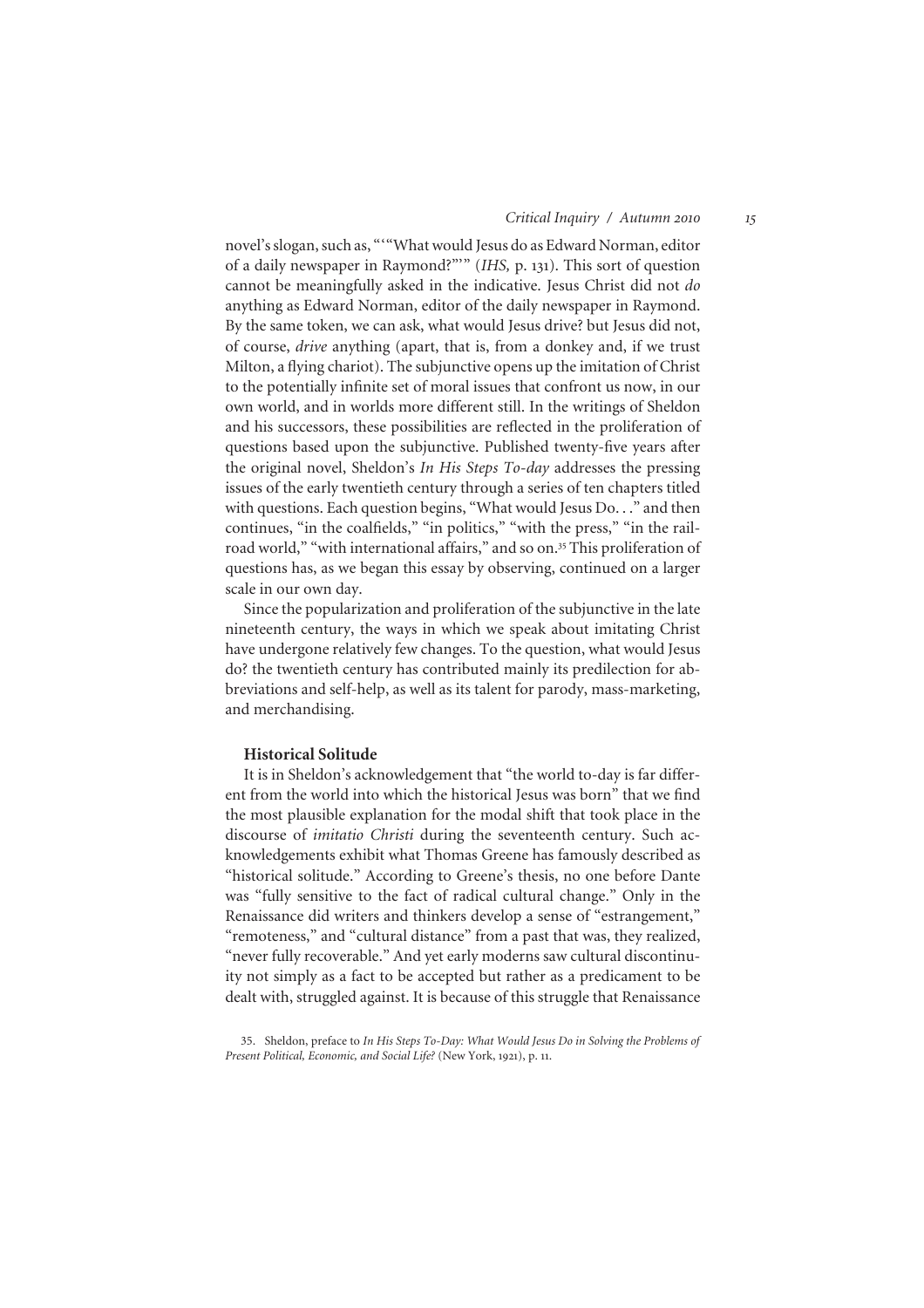art and thought display what Greene calls "the rage for contact with the past."<sup>36</sup>

The modal shift that took place in the early seventeenth century is one relatively quiet indicator of this rage, a linguistic means of making contact with an increasingly remote past. But a weak version of historical solitude, one less monumental and more flexible than Greene supposed, provides a better explanation for this shift.We need not contend that the awareness of radical cultural change arises like a tropical dawn in the minds of Dante and Petrarch. A weak version of the thesis would allow for an awareness that deepened over time, sometimes gradually, sometimes in fits and starts. Greene associates historical solitude with the study of classical texts by fourteenth- and fifteenth-century humanists, but a weak version must allow for asynchronous development across discourses if it is to explain why a sense of rupture begins to appear in discussions of *imitatio Christi* only some two centuries later. The larger implication of this asynchronous development is that historical solitude occurs not in the minds of individual writers but in particular discourses. A sixteenth-century humanist may be fully conscious of the remoteness of ancient Greece or Rome, for example, and yet still maintain an intuitive sense of closeness and contemporaneity with first-century Christians. We later will see that Erasmus exhibits precisely this disjunction.

A weak version of Greene's thesis must account for the fact that changes in language usage bear a complex causal relation to historical consciousness. The subjunctive may precede or follow, as either a harbinger or lagging indicator, an explicit or conscious sense of remoteness. It may function as an adaptive response to a burgeoning awareness of cultural distance that is not fully manifest or, conversely, precipitate further such awareness. The seventeenth-century writers quoted above employ the subjunctive to control for differences in what Taylor calls "cases" and "contingencies." Despite acknowledging these differences, however, they do not, as Sheldon and Linton do nearly two hundred and fifty years later, explicitly identify them as the result of historical or cultural change.

Finally, a weak version cautions us against seeing the growth of historical consciousness as an unequivocal story of progress. While the shift to subjunctive imitation signals a deepening sense of difference, it does not, therefore, represent an unqualified advance from historical blindness to historical insight. Rather, the syntactic form of *what would Jesus do?* introduces its own kind of blindness. In seeking to join together the immediate

<sup>36.</sup> Thomas M. Greene, *The Light in Troy: Imitation and Discovery in Renaissance Poetry* (New Haven, Conn., 1982), pp. 17, 9.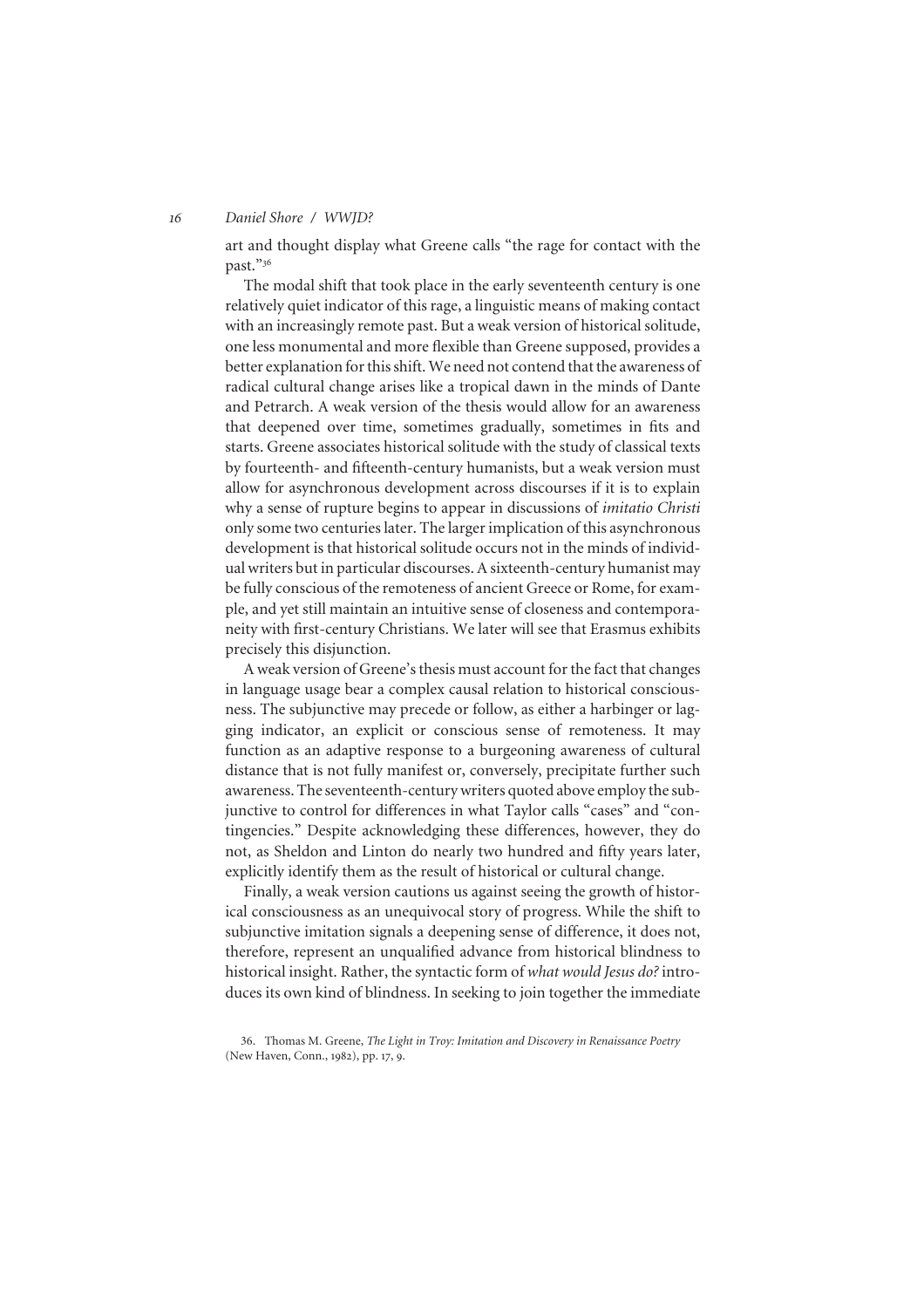present and the distant past, the condition ("If my Saviour were now upon earth") effectively elides everything that stands between. Seventeenthcentury Protestants often referred to the period that stood between them and Christ as the Middle Ages and frequently construed it as an era of pathless error and corruption. In the present day what stands between us and Christ lacks a name, but subjunctive imitation consistently elides it nonetheless. Although asking what Jesus would do is a response to the discontinuity of past and present, the question is unable to take account of history as the process of incremental change, accretion, and tradition that provides the only connection between past and present.When present-day Christians ask themselves what Jesus would eat, for example, they consider both Christ's diet and their own, but they invariably—and quite practically—ignore the vast and complex history of dietary practices that link the two together. Blindness to historical process is the price modern imitation pays for its ability to overcome historical difference.

### **Glorified Indices**

I have attempted thus far to narrate the history, not of a word, an idea, or a genre, but of a syntactic form within a specific discourse. I have argued that the shift from indicative to subjunctive imitation is a response to changes in historical consciousness. Let it be said that I could not have told this story without a number of digital archives: mainly, Early English Books Online, Google Book Search, Eighteenth-Century Collections Online, and the Patrologia Latina Database.<sup>37</sup> The questions I have asked, and the answers I have suggested, would not have been possible in the absence of these new (and still incomplete) technological resources. Take, for example, the claim I made earlier, that the subjunctive mood appears in the tradition of *imitatio Christi* for the first time in 1631. Standards of good scholarship would require one to buttress this claim with qualification and support. One would admit that the claim can be made with greater confidence in English and in Latin than in other modern languages; that an earlier instance is, of course, always possible; that the absence of the subjunctive in even a wide sample of pre-1600 texts does not entail its absence in all. In support of the claim one would begin by pointing to further

<sup>37.</sup> To the extent that I have relied on multiple archives, along, of course, with more traditional media, the singular term *digital archive* is a convenient fiction. As Anthony Grafton writes, "the supposed universal library, then, will be not a seamless mass of books, easily linked and studied together, but a patchwork of interfaces and databases, some open to anyone with a computer and WiFi, others closed to those without access or money" (Anthony Grafton, "Future Reading," *The New Yorker,* 5 Nov. 2007, www.newyorker.com/reporting/2007/11/05/ 071105fa\_fact\_grafton).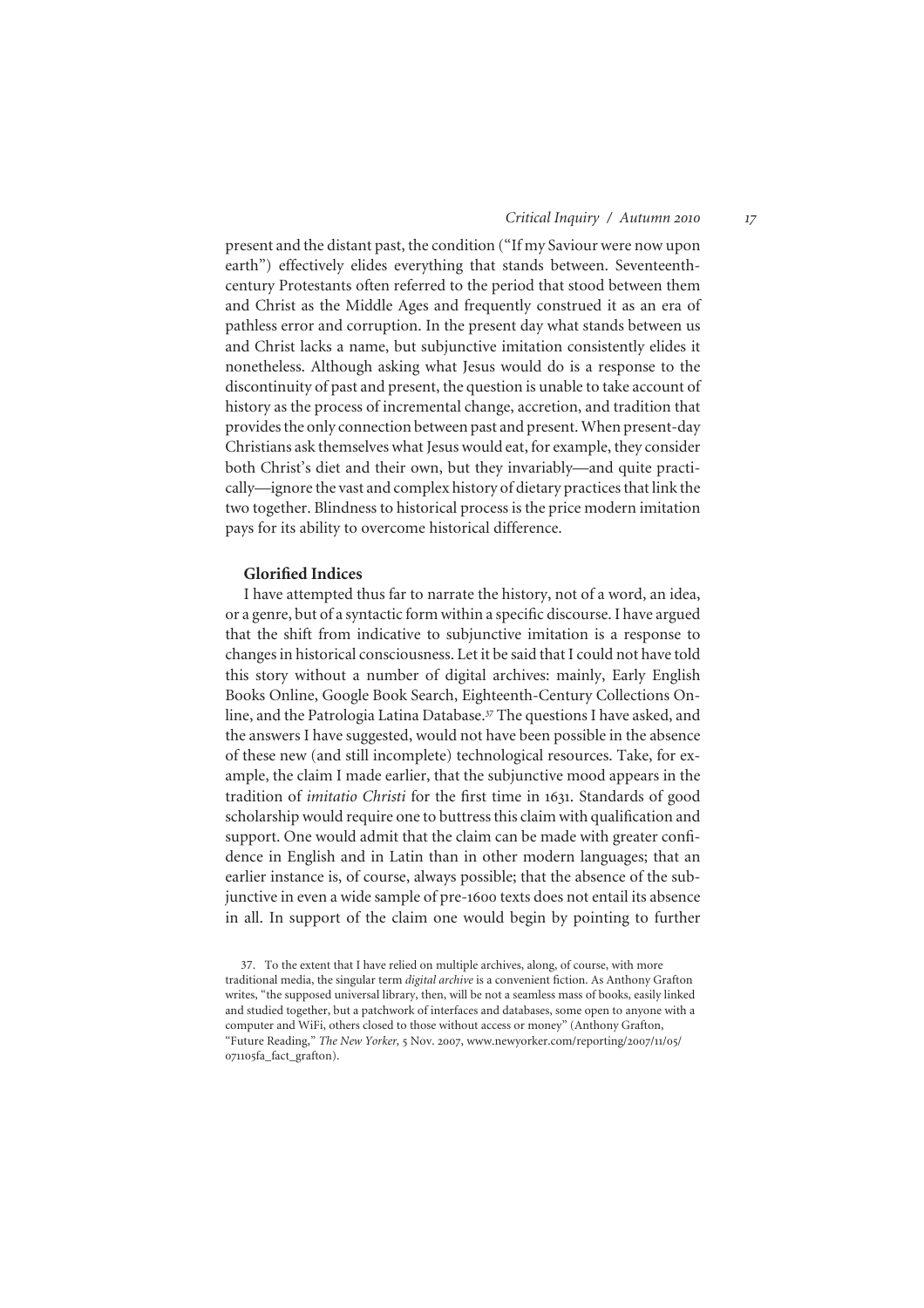evidence, such as Christopher Sutton's *Disce Vivere: Learne to Live*, a 1602 devotional manual that manages to show, in over six hundred pages, "that the life of Christ is the most perfect patterne of direction to the life of a Christian" without asking, at any point, what Christ "would do."<sup>38</sup> One would note that, although an earlier instance of the subjunctive might modify the time line, it would not necessarily overturn the larger narrative I have offered here.

I rehearse these arguments, however, to suggest that they will become less required as digital archives become more comprehensive. At some point we will likely speak about the advent of subjunctive imitation and similar syntactic events in much the same way we now speak about other facts of literary, linguistic, or intellectual history. Like other kinds of facts, facts of syntactic history will remain open to contestation and revision; in this respect they resemble the first recorded usages of the philologist. But the kinds of evidence given to support these facts will change. A well-made search string— one that is both thorough and precise—will itself constitute good evidence for a claim of the kind I make above.<sup>39</sup> To refute this evidence will require either a better search string or a more comprehensive archive.

In the past twenty years there have been enormous increases in the size of digital archives. But there have been only a few changes in the way we search archives of any size. Search tools have thus far remained fixed at or near the level of the nondigital tools— card catalogs, concordances, and indices—they replace. To these older technologies search engines have no doubt added some useful features; it is now possible to search for a phrase rather than an individual word, to use Boolean operators to add and exclude possibilities, and, in rarer cases, to perform a proximity search, which locates words that appear within a specified distance of one other. Nevertheless, search tools have not aimed to do much more than the traditional tasks of finding works, words, and phrases. Google Book Search refers to itself as either an "index" or a "card catalog."<sup>40</sup> Eric Schmidt, Google's CEO, asks us to "imagine" it as "one giant electronic card cata-

38. See Christopher Sutton, *Disce Viuere: Learne to Liue: A Briefe Forme of Learning to Liue, Wherein Is Shewed, That the Life of Christ Is the Most Perfect Patterne of Direction to the Life of a Christian* (London, 1602).

39. Digital archives will likely change the way we cite textual and bibliographic claims. Take the claim I made earlier, that subjunctive *imitatio Christi* becomes widespread around the middle of the nineteenth century. Rather than citing the bibliographic information for potentially hundreds of works to justify this claim, one might instead direct readers to a specific digital archive (for instance, Google Book Search) and a search string (for instance, "would jesus do date: 1825–1875").

40. "The Point of Google*,*" googleblog.blogspot.com/2005/10/point-of-google-print.html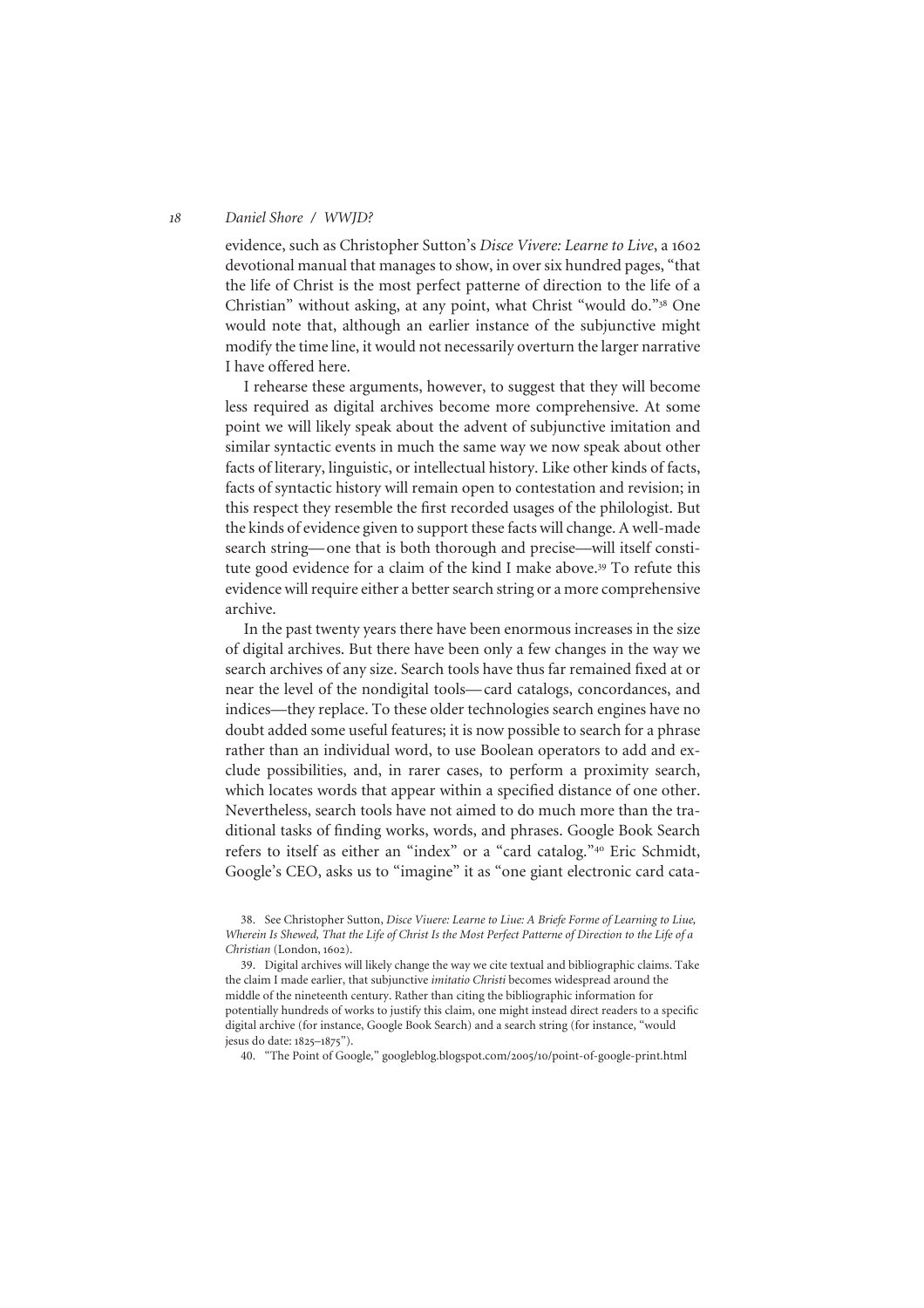log."<sup>41</sup> There would be nothing wrong with such analogies (they are, after all, only analogies) if they did not prevent us from seeing search engines as tools for discovering things about our history and culture that could not be discovered otherwise. For the great majority of scholars, a search engine offers little more than a glorified index. But this limitation lies in thought, not technology.

Imagine an index that contains not simply a list of proper names, subject headings, and key concepts but also a list of verb tenses, noun phrases, modal auxiliaries, postpositioned adjectives, absolute and relative clauses, progressive and perfect verbs, and so on. Now imagine that each term in a list could limit every other, so that one could generate a further list, for example, of all instances of a key concept expressed in the progressive aspect or, say, all instances of the future perfect tense regarding a particular subject heading. Now imagine that this "index" (a term no longer suited to what we are imagining) points back not simply to a single work but, ideally, to something approaching the entire archive of extant written documents. What kinds of patterns, events, and stories would become apparent were such a tool put in the hands of scholars?

The search engine we have just imagined does not exist, but in some cases there are workarounds that allow current engines to perform similar functions. I have been able to trace modal shifts in *imitatio Christi* for the simple reason that in English the subjunctive mood has a distinct and independent verbal marker: the modal auxiliary*would.* But when syntactic features have varying morphological markers (as with highly inflected languages like Latin or Greek, in which moods are usually distinguished by vowel changes internal to the verb) these workarounds are of little help. Developing further histories of syntactic forms, especially in traditions that cross linguistic and cultural boundaries, will require two things. First, it will require more complete, correct, and accessible digital archives. As Anthony Grafton writes, "even the best search procedures depend on the databases they explore."<sup>42</sup> Ten years ago the efforts of scholars were able to significantly improve digital archives, but their future depends mostly on the vagaries of corporations and copyright laws. Second, developing histories of syntactic forms will require more advanced search engines. Here scholars can play an active role. (In many disciplines, let us remember, scholars *compete* for new research technologies.)

A "syntax search" of the type we imagined above is closer than one might suppose. We already possess the most necessary component: mor-

<sup>41.</sup> Eric Schmidt, "Books of Revelation," *Wall Street Journal*, 18 Oct. 2005, p. 1.

<sup>42.</sup> Grafton, "Future Reading."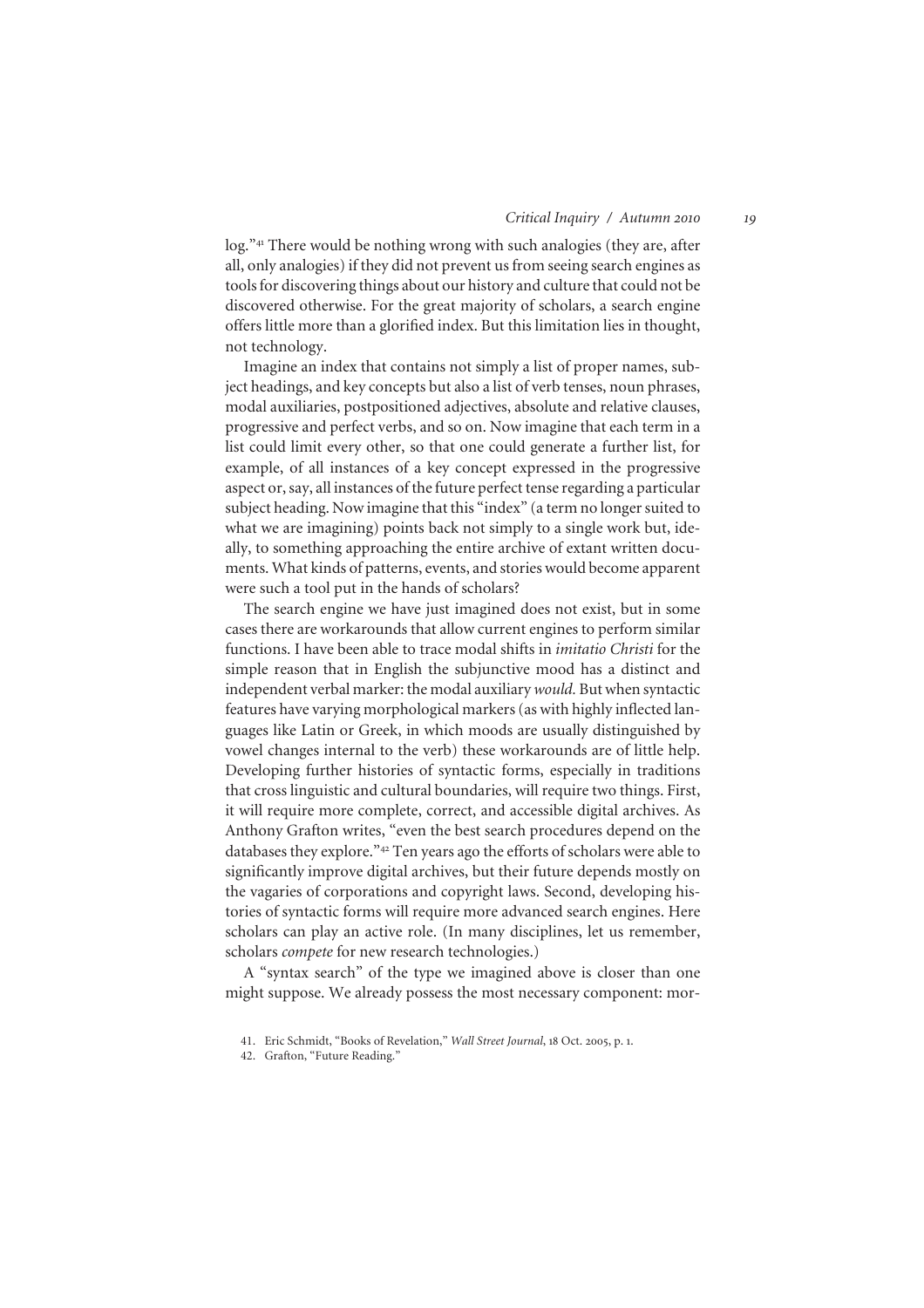phological analyzers capable of identifying the dictionary form (or lemma) of a word and parsing its grammatical features: part of speech; case, gender, number, declension; conjugation, tense, mood, voice, aspect; and so on. Morpheus, the morphological analyzer integrated into the *Perseus* website, is a good example; it allows users to click on any word in its Latin or Greek archive to see its dictionary form, definition, and a list of its possible grammatical functions. The limitation of such tools is twofold. First, they lemmatize words (reduce them to their dictionary forms) only in order to make word searches effective for all word forms. They cannot search for grammatical forms independently of particular words. Second, and more importantly, these tools are thus far intensive rather than extensive. They allow one to perform a full analysis of a chosen text or corpus of texts, but they do not allow one to search a large archive of unknown texts. So, for example, *Morpheus* might be able to identify the Latin phrase "*mirabile dictu*" as a supine and point us to other texts in which this phrase occurs, but it would not be capable of finding all other supine phrases in an extensive archive of Latin texts. We do not have search engines capable of searching for syntactic forms, but morphological analyzers point the way to their development.

#### **Availability**

Using advanced search tools to develop syntactic genealogies would deepen our understanding of the choices writers make. Our intuitions tell us that Shakespeare could not have written a detective novel. Milton could not have written a haiku. These intuitions are not concerned with the abstract and empty issue of logical possibility. There is nothing logically impossible about a detective novel by Shakespeare or a haiku by Milton. Our intuitions concern, rather, what we might call availability. Shakespeare could not have written a detective novel because that genre was simply not available at the time. (I leave aside the vexed question of whether he could have *invented* the detective novel). With regards to genre, our intuitions of this sort are clear, well developed, and testable against the history of literature as we presently have it. Similarly, we have long had reliable accounts of the availability of individual words— of first uses and changes in definition and usage. Milton could not have described *Paradise Lost* as a theodicy, even though it is one, because Leibniz invented the word *theodicy* some thirty-five years after Milton's death.

Our intuitions about the availability of syntactic forms are comparatively undeveloped. This is because we generally assume the availability of any syntactic form to be the same as the availability of that form within the grammar of the language itself. We tend to elide the matter of discursive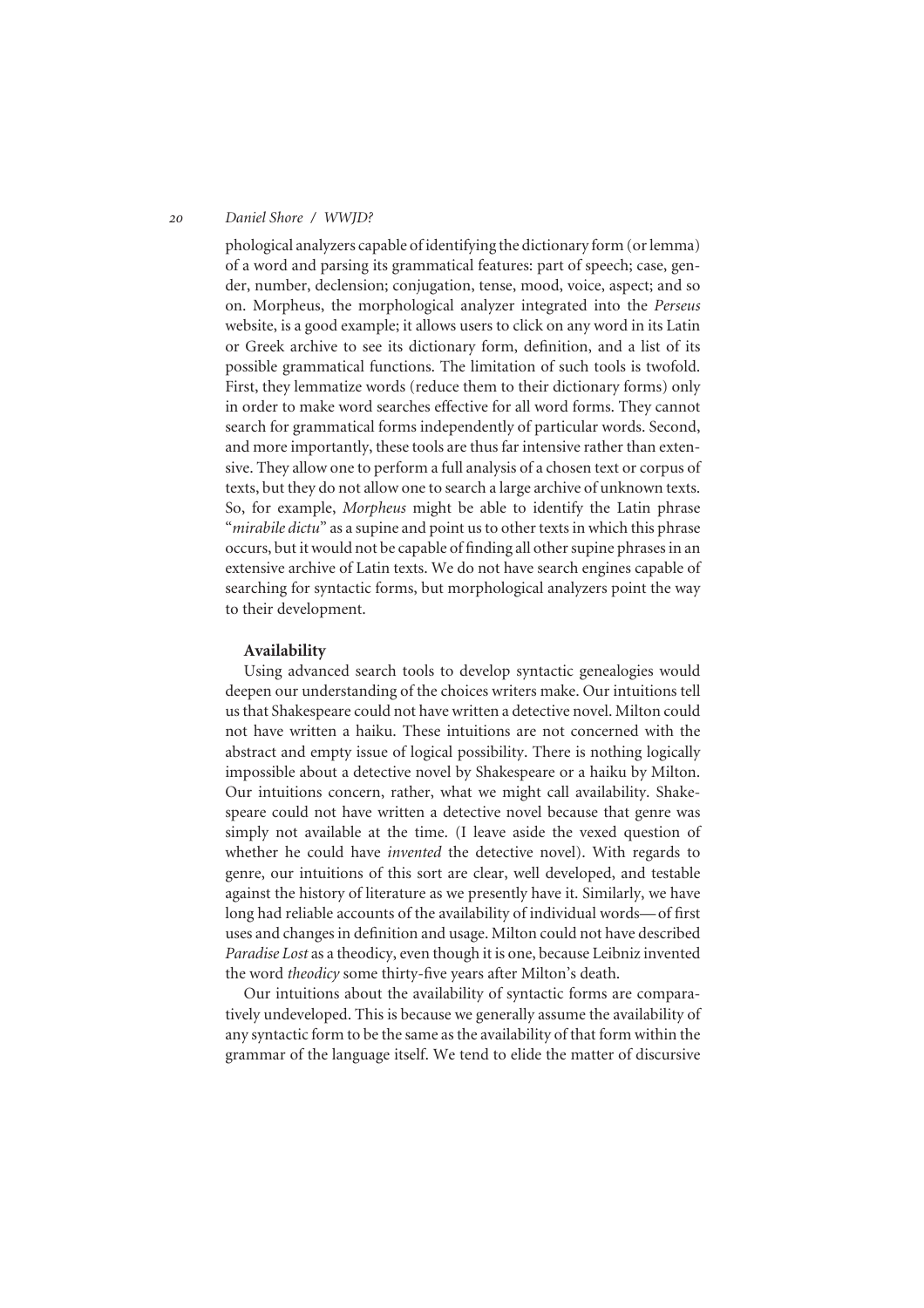#### *Critical Inquiry / Autumn 2010 21*

availability. Certain syntactic forms that are available in the language as a whole are nevertheless unavailable within a particular discourse at a particular time and place. When, for example, I assert that Shakespeare could not have employed the subjunctive with regards to the imitation of Christ, I am not making an assertion about the constraints of his language. ("What would he do," asks Hamlet, observing the Player perform the part of Priam, "Had he the motive and the cue for passion / That I have?").<sup>43</sup> I am making an assertion, rather, about the constraints of a discourse.

No figure better exemplifies the complexities of discursive availability than the humanist and theologian Erasmus of Rotterdam. Because of his engagement with both classical and Christian cultures, Erasmus wrote extensively about imitating two different models: Christ and Cicero. In his *Enchiridion Militis Christiani* (Handbook for the Christian Soldier), first translated into English in 1534, Erasmus promotes Christ as the only perfect model for imitation. He writes that Christians must "neuer swarue nor go from the trewe patron [pattern] and example of Christe." Whoever "wryeth one ynche or nayle brede" from this example "gothe besydes the ryght pathe and ronneth out of ye way." Displaying a far greater degree of rigidity than Nicholas Love, he insists that we must "counterfayte" the life of Christ "without excepcion."<sup>44</sup> Like his predecessors, and like all writers until the early seventeenth century, Erasmus enjoins the imitation of Christ solely in the indicative mood.

In part because he held Christ to be the only model worth following, Erasmus was skeptical of those who sought out other models. Many humanists saw Cicero as the ideal orator and therefore aimed to copy his style as closely as possible in their own writing. Erasmus regarded such dogged imitation as unnecessary and ridiculous, but also as a kind of idolatry. His *Ciceronianus*, a dialogue between Nosoponus, a caricature of Ciceronianism, and Bulephorus, Erasmus's avatar, lampoons those who believe they can obtain eloquence by slavishly copying a single past model. Nosoponus at one point outrageously admits that he would rather be accounted a true imitator of Cicero than a faithful Christian. Bulephorus counters that, rather than simply imitating his writings, we should consider what Cicero would say were he alive in changed (that is, Christian) circumstances. He concludes that "if Cicero were alive now *[si viveret]* . . . he

<sup>43.</sup> William Shakespeare, *The Tragedy of Hamlet, Prince of Denmark,* in *The Riverside Shakespeare,* ed. G. Blakemore Evans et al. (Boston, 1997), 2.2.560–62.

<sup>44.</sup> Desiderius Erasmus, *Desiderius Enchiridion Militis Christiani: An English Version*, trans. and ed. Anne M. O'Donnell (Oxford, 1981), pp. 11, 136, 139.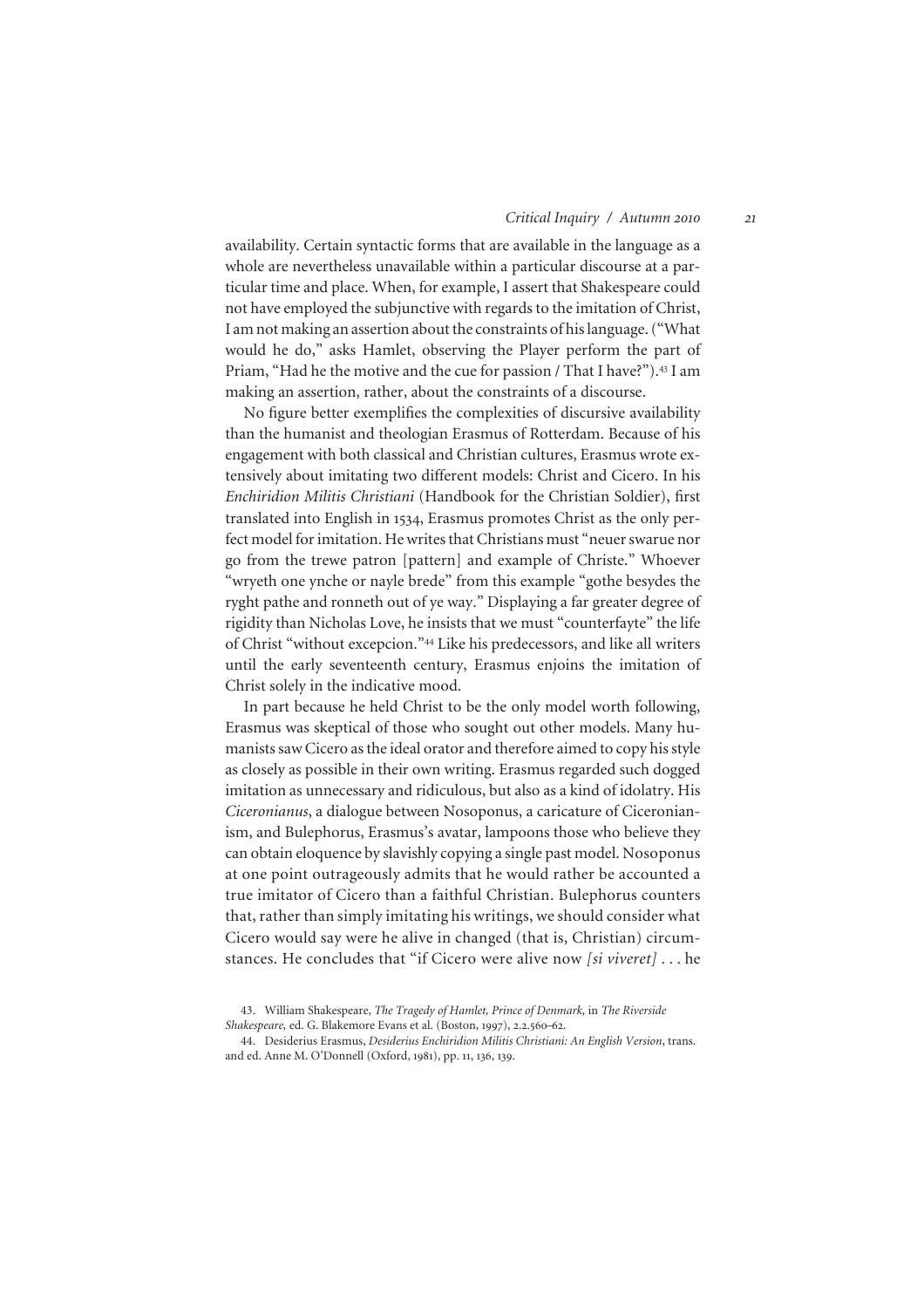would speak today as a Christian among Christians *[dicturus esset hodie Christianus apud Christianos].*" 45

It is striking that Erasmus wrote of what Cicero "would do" even though he did not write in this way about Christ. Subjunctive imitation does appear, albeit infrequently, at other points in the classical tradition. In his own *Enchiridion*, for example, Epictetus advises that when meeting famous people we should ask ourselves, "What would Socrates or Zeno have done *[epoiesen]* under these circumstances *[en toutõi]?*"<sup>46</sup> More surprising, however, is that Erasmus uses the subjunctive to precisely the opposite end to which it will later be used in the *imitatio Christi* tradition. He uses it to exacerbate rather than overcome historical discontinuity, to highlight anachronism. By pointing out that Cicero would behave very differently in the present, he accentuates the disparity between pagan and Christian ages and shows the absurdity of transferring a fixed model from one to another. "Thus it can happen," he writes, calling attention to this absurdity with a paradox, "that he is most a Ciceronian who is most unlike Cicero *[Ciceronianus sit maxime, qui Ciceroni sit dissimillimus].*" 47

### **Plural Reading**

Beyond allowing us to look at particular works anew, the genealogy of syntactic forms leads to progressively broader and more systematic questions. Why does one seventeenth-century divine like Jeremy Taylor adopt the subjunctive while another like Richard Baxter does not? Why does the question of what Jesus would do become prominent in one cultus, denomination, language, or nation and not others? (I have not, for example, found the subjunctive in pre-nineteenth-century Catholic texts.) My current argument has been concerned only with the syntactic history of *imitatio Christi*. But the question of modality could be expanded to other imitative traditions as well. Every culture has its

45. Erasmus, *Ciceronianus, or, A Dialogue on the Best Style of Speaking*, trans. Izora Scott (New York, 1908), pp. 70–71.

46. Epictetus, *Enchiridion*, in *The Discourses as Reported by Arrian*, trans. W. A. Oldfather, 2 vols. (Cambridge, Mass., 1952), 2:78. Asking what a classical author would do was usual enough among humanists of the sixteenth and seventeenth centuries. The pedagogue Roger Ascham, for example, instructs schoolmasters to correct their students by pointing out that "*Tullie* would have used such a worde, not this: *Tullie* would have placed this word here, not there: would have used this case, this number, this person, this degree, this gender," and so on (Roger Ascham, *The Scholemaster,* in *English Works of Roger Ascham*, ed. William Aldis Wright [Cambridge, 1970], p. 184). In the introduction to his 1697 translation of the *Aeneid*, John Dryden writes, "I have endeavored to make Virgil speak such English as he would himself have spoken, if he had been born in England, and in this present age" (quoted in Robert Fitzgerald, introduction to Virgil, *The Aeneid,* trans. John Dryden, ed. Fitzgerald [New York, 1964], p. 17).

47. Erasmus, *Ciceronianus*, p. 78.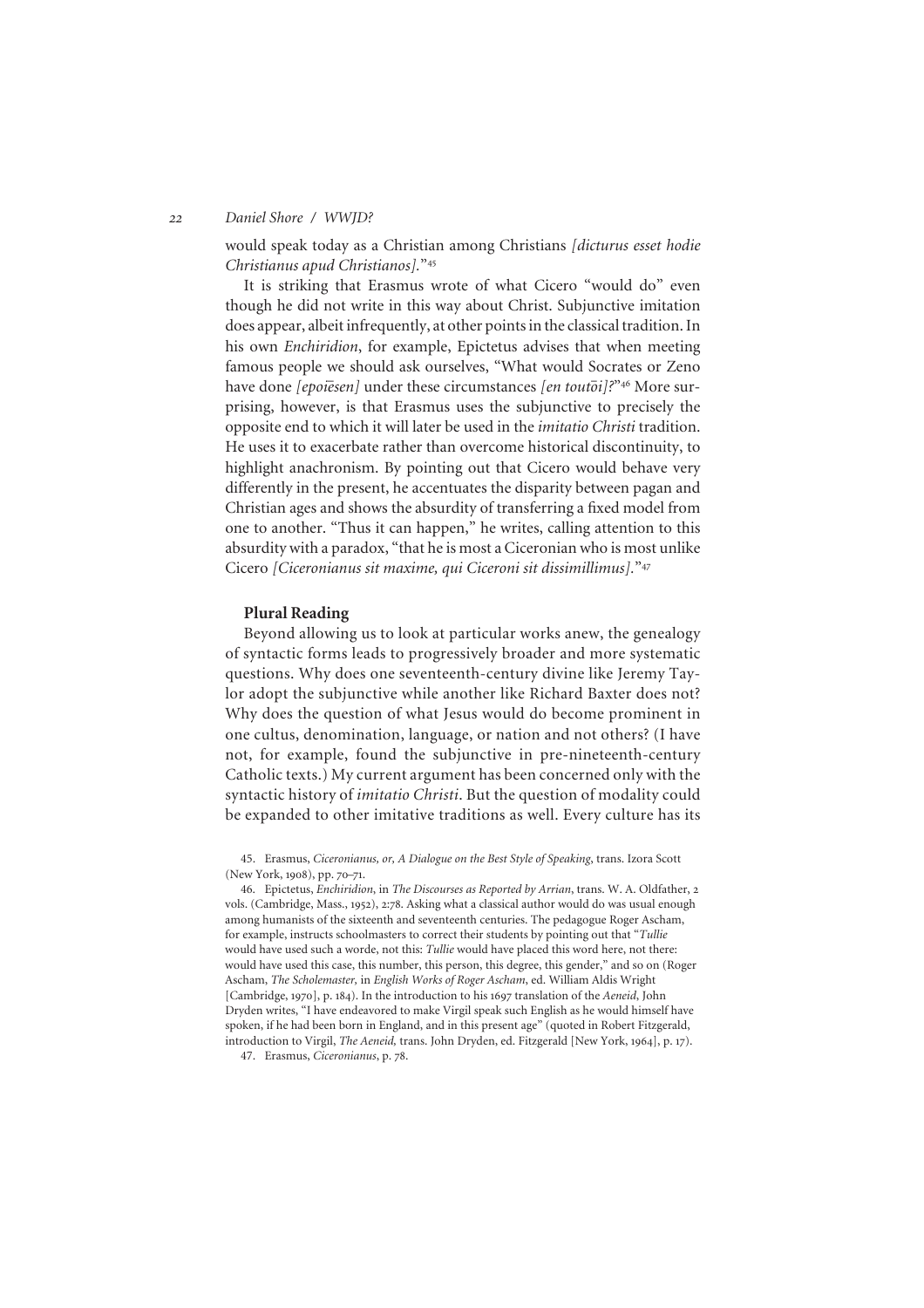exemplars. Every culture looks to the past for models of normative behavior. Which cultures and traditions employ the subjunctive and at what point in their history? Is there a general connection between subjunctive imitation and historical consciousness, or might other causes be at work? Does the indicative always precede the subjunctive in imitative traditions, or might the reverse be true? This line of questioning could in principle be extended beyond all national and linguistic borders.

Franco Moretti has argued that in order to understand literature as a world system we must abandon traditional close reading as "a theological exercise" concerned only with the "very solemn treatment of very few texts taken very seriously." He proposes instead that we practice "distant reading," which would allow us "to focus on units that are much smaller or much larger than the text: devices, themes, tropes— or genres and systems." Systematic study of world literature must proceed "*without a single direct textual reading,"* jettisoning the rich experience of individual poems and novels to rely instead on "poor" and "abstract" concepts. This sacrifice of the text to the gods of systematic understanding amounts to what Moretti calls "a little pact with the devil."<sup>48</sup>

While Moretti's goal of a "comparative morphology," which he defines as "the systematic study of how forms vary in space and time," is admirable, his insistence on distant reading leads to some unnecessary assumptions ("C," p. 64). It leads him to assume that the most significant feature of any particular work is its highest level form—its genre. Other high-level classifications—subgenre, narrative voice, plot type, and so on—typically follow in importance. In part because it must ignore most or all local features, distant reading, as Moretti practices it, holds by default that the most important feature of a detective novel is *that* it is a detective novel.<sup>49</sup> And yet, to give but one counterexample, the most significant feature of Sheldon's *In His Steps* is not its novelistic form, which is fairly trivial. Its impact on subsequent literature and culture lies disproportionately in a single, short, repeated question: What would Jesus do?

Moretti acknowledges that distant reading may concern itself not only with highest-level abstractions but also with "units that are much smaller . . . than the text." Clearly it is possible to develop a "comparative morphology" of smaller units—what I have been calling local

<sup>48.</sup> Franco Moretti, "Conjectures on World Literature," *New Left Review* 1 (Jan.–Feb. 2000): 57, www.newleftreview.org/A2094; hereafter abbreviated "C."

<sup>49.</sup> See Moretti, "The Slaughterhouse of Literature," *MLQ* 61 (Mar. 2000): 207–27.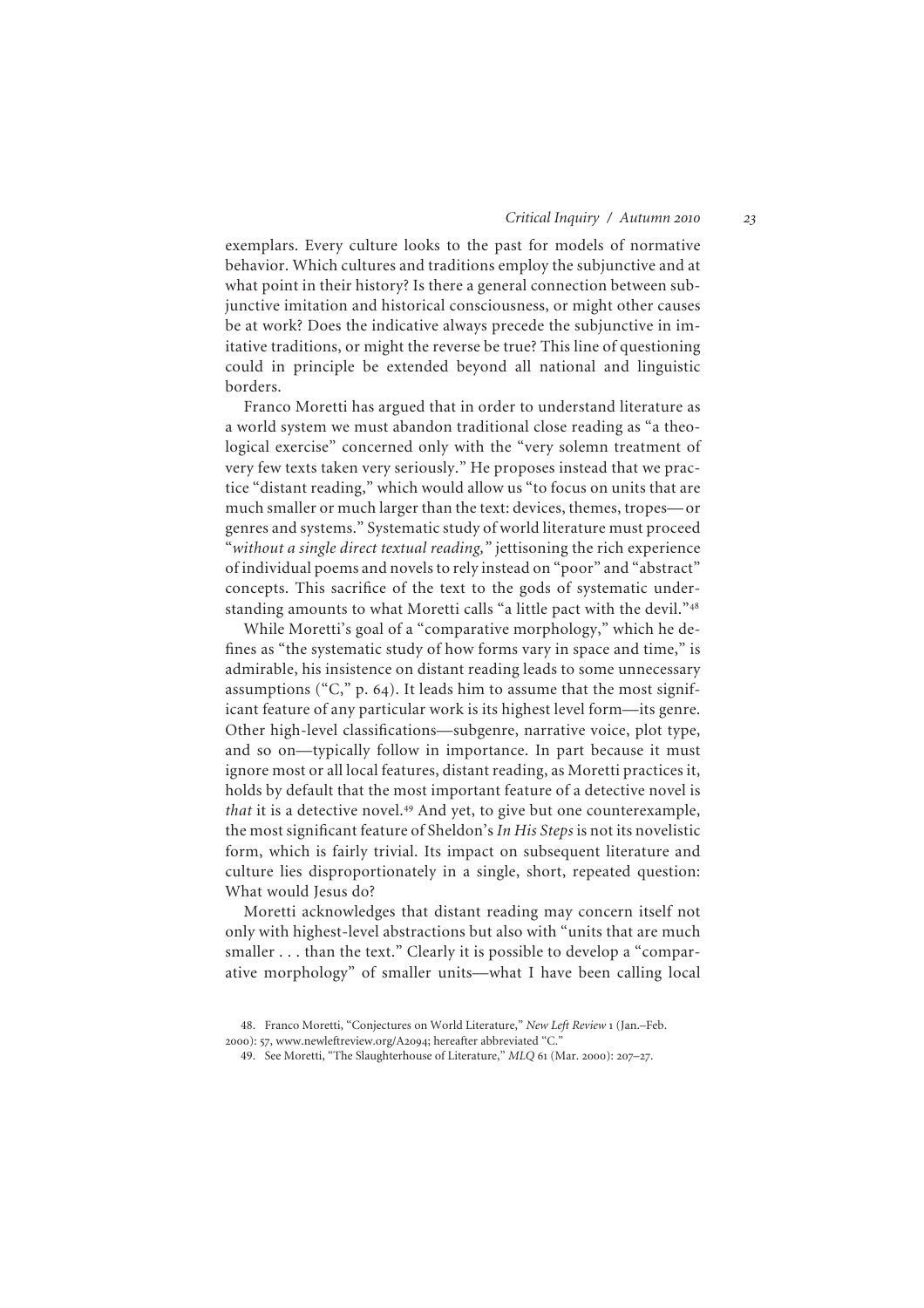forms—that require one to perform "direct textual reading" after all.<sup>50</sup> One can, in principle, investigate the spread of a generic form *or* a syntactic form. But distance is a hindrance, not a help, in studying anything but the highest-level forms or the most abstract concepts. A study of modality in imitative discourse cannot, for obvious reasons, forego close attention to what critics in the old high way of criticism called words on the page. The limiting factor for such a study is not distance (in which "the text disappears") but quantity (in which texts are multiplied).

Systematic studies of local forms require not distant reading but *plural reading*. The term *plural reading* is a bit cheeky, of course, since even the most dogmatic New Critic always reads multiple texts and understands them in relation to one another. What the term suggests, however, is not reading more ("Reading 'more,'" Moretti recognizes, "is . . . not the solution" but rather reading less of more (" $C$ ,", p. 55). It suggests that we concern ourselves less with the words on the page of a single text than with the words on myriad pages of myriad texts. Instead of reading a hundred sentences that make up a single work, we would read a hundred analogous sentences in a hundred different works. Instead of a thousand clauses strung together one after another, we would read a thousand clauses scattered throughout the entire history of a discourse.

Only when we are confronted with this plurality does a systematic study of local forms become possible. Digital texts, Jerome McGann writes, allow "separate books and documents" to "be made simultaneously present to each other" on a scale far beyond earlier technologies of the book.<sup>51</sup> And yet the digital archive ultimately permits not only the experience of simultaneous presence but also, through that simultaneity, the experience of difference. The genealogical meaning of any particular syntactic form lies not in itself, in its own denotative sense. It exists only in the difference between forms—in their change, divergence, and variation. We could not, for instance, grasp the historical significance of subjunctive imitation by meditating on a WWJD? key chain, or teddy bear, or even Sheldon's influential novel. A syntactic form's genealogical meaning emerges only when it is

51. Jerome McGann, *Radiant Textuality: Literature after the World Wide Web* (New York, 2001), p. 57.

<sup>50.</sup> See Moretti, "Style, Inc. Reflections on Seven Thousand Titles (British Novels, 1740– 1850)," *Critical Inquiry* 36 (Autumn 2009): 134–58 and especially the discussion of definite and indefinite articles. In Moretti's recent work the real payoff is not a graph, chart, map, tree, statistic, network, or principle component but rather, as he himself acknowledges, a formal analysis, the product of close rather than distant reading; see Moretti, "'Relatively Blunt,'" *Critical Inquiry* 36 (Autumn 2009): 174.